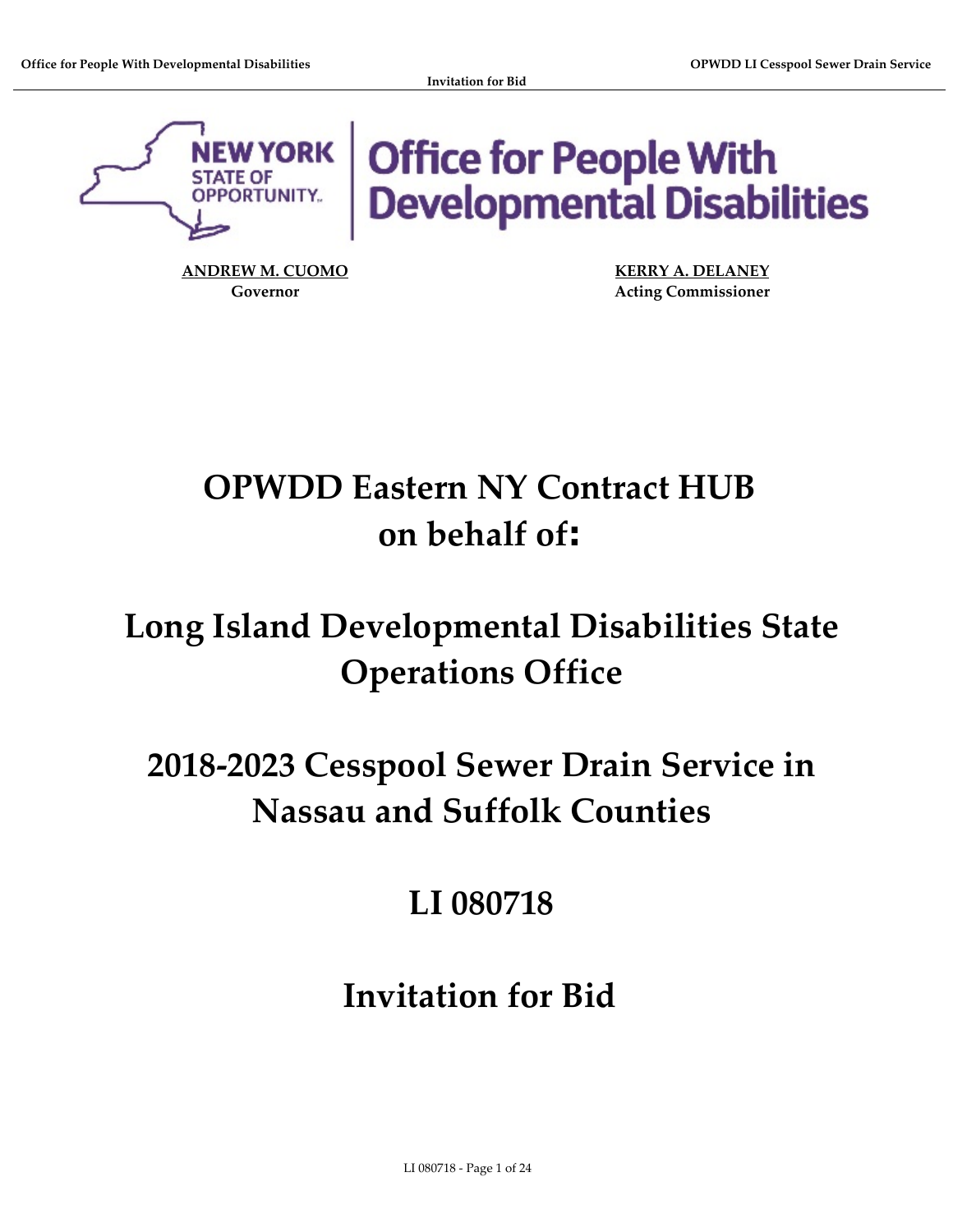#### **BID CONTENTS**

| 2.<br>3.<br>4.<br>GENERAL DESCRIPTION OF SERVICES 4<br>5.<br>SITE INSPECTIONS<br>6.<br>7.<br>8.<br><b>PAYMENT</b><br>9.<br>10.<br>11.<br>12.<br><b>INSURANCE</b><br>13.<br>A.<br><b>SUBMISSION REQUIREMENTS:</b> 6<br><b>B.</b><br>C.<br>$\overline{\phantom{a}}$ 6<br><b>LATE BIDS:</b><br>14.<br>PROCUREMENT LOBBYING LAW REQUIREMENTS PURSUANT TO STATE FINANCE LAW §§139-J AND 139-K<br>7<br>A.<br><b>B.</b><br>C.<br>OPWDD RIGHTS 2008 2012 12:00:00 2012 2013 2014 2015 2016 2017 2018 2019 2014 2016 2017 2018 2019 201<br>$\frac{1}{\sqrt{2}}$ 9<br>D.<br>E.<br>$F_{\star}$<br>PERIOD OF VALIDITY<br>G.<br>NOTICE OF AWARD, DEBRIEFING AND BID PROTESTS<br>Н.<br>L.<br>PRIME CONTRACTOR'S RESPONSIBILITY <b>And According to the CONTRACTOR'S</b> RESPONSIBILITY<br>$\frac{1}{2}$ 11<br>L.<br>К.<br><b>12</b><br>L.<br><u>12</u><br>N.<br>VENDOR RESPONSIBILITY QUESTIONNAIRE<br>HEALTH INFORMATION PORTABILITY AND ACCOUNTABILITY ACT (HIPAA) 12<br>О.<br><b>P.</b><br><b>GENERAL DUTIES AND ADDITIONAL RESPONSIBILITIES</b><br>Q.<br>NONDISCRIMINATION IN EMPLOYMENT IN NORTHERN IRELAND: MACBRIDE FAIR EMPLOYMENT PRINCIPLES<br>R.<br>S.<br>BIDDER'S CERTIFICATION OF COMPLIANCE WITH STATE FINANCE LAW § 139-K (5) ____________________________<br>$-14$<br><u> 1989 - Johann John Harry John Harry</u><br>BIDDER'S AFFIRMATION OF UNDERSTANDING AND AGREEMENT PURSUANT TO STATE FINANCE LAW §139-J (3) AND §139-J (6) (B) 14<br>T.<br>U.<br>$-14$<br>BIDDER DISCLOSURE OF PRIOR NON-RESPONSIBILITY DETERMINATIONS UNIVERSITY OF PRIOR OF PRIOR OF PRIOR NON-RESPONSIBILITY DETERMINATIONS<br>V.<br>$-15$<br>W.<br><b>CONSUMER SAFETY INFORMATION</b><br>-16<br>15.<br><b>CONSULTANT DISCLOSURE</b><br>16.<br>17.<br><b>COST PROPOSAL FORM</b><br>23<br><b>NO-BID FORM</b><br>24 | 1. | <b>INTRODUCTION</b> | $\frac{1}{\sqrt{3}}$ |  |  |
|----------------------------------------------------------------------------------------------------------------------------------------------------------------------------------------------------------------------------------------------------------------------------------------------------------------------------------------------------------------------------------------------------------------------------------------------------------------------------------------------------------------------------------------------------------------------------------------------------------------------------------------------------------------------------------------------------------------------------------------------------------------------------------------------------------------------------------------------------------------------------------------------------------------------------------------------------------------------------------------------------------------------------------------------------------------------------------------------------------------------------------------------------------------------------------------------------------------------------------------------------------------------------------------------------------------------------------------------------------------------------------------------------------------------------------------------------------------------------------------------------------------------------------------------------------------------------------------------------------------------------------------------------------------------------------------------------------------------------------------------------------------------------------------------|----|---------------------|----------------------|--|--|
|                                                                                                                                                                                                                                                                                                                                                                                                                                                                                                                                                                                                                                                                                                                                                                                                                                                                                                                                                                                                                                                                                                                                                                                                                                                                                                                                                                                                                                                                                                                                                                                                                                                                                                                                                                                              |    |                     |                      |  |  |
|                                                                                                                                                                                                                                                                                                                                                                                                                                                                                                                                                                                                                                                                                                                                                                                                                                                                                                                                                                                                                                                                                                                                                                                                                                                                                                                                                                                                                                                                                                                                                                                                                                                                                                                                                                                              |    |                     |                      |  |  |
|                                                                                                                                                                                                                                                                                                                                                                                                                                                                                                                                                                                                                                                                                                                                                                                                                                                                                                                                                                                                                                                                                                                                                                                                                                                                                                                                                                                                                                                                                                                                                                                                                                                                                                                                                                                              |    |                     |                      |  |  |
|                                                                                                                                                                                                                                                                                                                                                                                                                                                                                                                                                                                                                                                                                                                                                                                                                                                                                                                                                                                                                                                                                                                                                                                                                                                                                                                                                                                                                                                                                                                                                                                                                                                                                                                                                                                              |    |                     |                      |  |  |
|                                                                                                                                                                                                                                                                                                                                                                                                                                                                                                                                                                                                                                                                                                                                                                                                                                                                                                                                                                                                                                                                                                                                                                                                                                                                                                                                                                                                                                                                                                                                                                                                                                                                                                                                                                                              |    |                     |                      |  |  |
|                                                                                                                                                                                                                                                                                                                                                                                                                                                                                                                                                                                                                                                                                                                                                                                                                                                                                                                                                                                                                                                                                                                                                                                                                                                                                                                                                                                                                                                                                                                                                                                                                                                                                                                                                                                              |    |                     |                      |  |  |
|                                                                                                                                                                                                                                                                                                                                                                                                                                                                                                                                                                                                                                                                                                                                                                                                                                                                                                                                                                                                                                                                                                                                                                                                                                                                                                                                                                                                                                                                                                                                                                                                                                                                                                                                                                                              |    |                     |                      |  |  |
|                                                                                                                                                                                                                                                                                                                                                                                                                                                                                                                                                                                                                                                                                                                                                                                                                                                                                                                                                                                                                                                                                                                                                                                                                                                                                                                                                                                                                                                                                                                                                                                                                                                                                                                                                                                              |    |                     |                      |  |  |
|                                                                                                                                                                                                                                                                                                                                                                                                                                                                                                                                                                                                                                                                                                                                                                                                                                                                                                                                                                                                                                                                                                                                                                                                                                                                                                                                                                                                                                                                                                                                                                                                                                                                                                                                                                                              |    |                     |                      |  |  |
|                                                                                                                                                                                                                                                                                                                                                                                                                                                                                                                                                                                                                                                                                                                                                                                                                                                                                                                                                                                                                                                                                                                                                                                                                                                                                                                                                                                                                                                                                                                                                                                                                                                                                                                                                                                              |    |                     |                      |  |  |
|                                                                                                                                                                                                                                                                                                                                                                                                                                                                                                                                                                                                                                                                                                                                                                                                                                                                                                                                                                                                                                                                                                                                                                                                                                                                                                                                                                                                                                                                                                                                                                                                                                                                                                                                                                                              |    |                     |                      |  |  |
|                                                                                                                                                                                                                                                                                                                                                                                                                                                                                                                                                                                                                                                                                                                                                                                                                                                                                                                                                                                                                                                                                                                                                                                                                                                                                                                                                                                                                                                                                                                                                                                                                                                                                                                                                                                              |    |                     |                      |  |  |
|                                                                                                                                                                                                                                                                                                                                                                                                                                                                                                                                                                                                                                                                                                                                                                                                                                                                                                                                                                                                                                                                                                                                                                                                                                                                                                                                                                                                                                                                                                                                                                                                                                                                                                                                                                                              |    |                     |                      |  |  |
|                                                                                                                                                                                                                                                                                                                                                                                                                                                                                                                                                                                                                                                                                                                                                                                                                                                                                                                                                                                                                                                                                                                                                                                                                                                                                                                                                                                                                                                                                                                                                                                                                                                                                                                                                                                              |    |                     |                      |  |  |
|                                                                                                                                                                                                                                                                                                                                                                                                                                                                                                                                                                                                                                                                                                                                                                                                                                                                                                                                                                                                                                                                                                                                                                                                                                                                                                                                                                                                                                                                                                                                                                                                                                                                                                                                                                                              |    |                     |                      |  |  |
|                                                                                                                                                                                                                                                                                                                                                                                                                                                                                                                                                                                                                                                                                                                                                                                                                                                                                                                                                                                                                                                                                                                                                                                                                                                                                                                                                                                                                                                                                                                                                                                                                                                                                                                                                                                              |    |                     |                      |  |  |
|                                                                                                                                                                                                                                                                                                                                                                                                                                                                                                                                                                                                                                                                                                                                                                                                                                                                                                                                                                                                                                                                                                                                                                                                                                                                                                                                                                                                                                                                                                                                                                                                                                                                                                                                                                                              |    |                     |                      |  |  |
|                                                                                                                                                                                                                                                                                                                                                                                                                                                                                                                                                                                                                                                                                                                                                                                                                                                                                                                                                                                                                                                                                                                                                                                                                                                                                                                                                                                                                                                                                                                                                                                                                                                                                                                                                                                              |    |                     |                      |  |  |
|                                                                                                                                                                                                                                                                                                                                                                                                                                                                                                                                                                                                                                                                                                                                                                                                                                                                                                                                                                                                                                                                                                                                                                                                                                                                                                                                                                                                                                                                                                                                                                                                                                                                                                                                                                                              |    |                     |                      |  |  |
|                                                                                                                                                                                                                                                                                                                                                                                                                                                                                                                                                                                                                                                                                                                                                                                                                                                                                                                                                                                                                                                                                                                                                                                                                                                                                                                                                                                                                                                                                                                                                                                                                                                                                                                                                                                              |    |                     |                      |  |  |
|                                                                                                                                                                                                                                                                                                                                                                                                                                                                                                                                                                                                                                                                                                                                                                                                                                                                                                                                                                                                                                                                                                                                                                                                                                                                                                                                                                                                                                                                                                                                                                                                                                                                                                                                                                                              |    |                     |                      |  |  |
|                                                                                                                                                                                                                                                                                                                                                                                                                                                                                                                                                                                                                                                                                                                                                                                                                                                                                                                                                                                                                                                                                                                                                                                                                                                                                                                                                                                                                                                                                                                                                                                                                                                                                                                                                                                              |    |                     |                      |  |  |
|                                                                                                                                                                                                                                                                                                                                                                                                                                                                                                                                                                                                                                                                                                                                                                                                                                                                                                                                                                                                                                                                                                                                                                                                                                                                                                                                                                                                                                                                                                                                                                                                                                                                                                                                                                                              |    |                     |                      |  |  |
|                                                                                                                                                                                                                                                                                                                                                                                                                                                                                                                                                                                                                                                                                                                                                                                                                                                                                                                                                                                                                                                                                                                                                                                                                                                                                                                                                                                                                                                                                                                                                                                                                                                                                                                                                                                              |    |                     |                      |  |  |
|                                                                                                                                                                                                                                                                                                                                                                                                                                                                                                                                                                                                                                                                                                                                                                                                                                                                                                                                                                                                                                                                                                                                                                                                                                                                                                                                                                                                                                                                                                                                                                                                                                                                                                                                                                                              |    |                     |                      |  |  |
|                                                                                                                                                                                                                                                                                                                                                                                                                                                                                                                                                                                                                                                                                                                                                                                                                                                                                                                                                                                                                                                                                                                                                                                                                                                                                                                                                                                                                                                                                                                                                                                                                                                                                                                                                                                              |    |                     |                      |  |  |
|                                                                                                                                                                                                                                                                                                                                                                                                                                                                                                                                                                                                                                                                                                                                                                                                                                                                                                                                                                                                                                                                                                                                                                                                                                                                                                                                                                                                                                                                                                                                                                                                                                                                                                                                                                                              |    |                     |                      |  |  |
|                                                                                                                                                                                                                                                                                                                                                                                                                                                                                                                                                                                                                                                                                                                                                                                                                                                                                                                                                                                                                                                                                                                                                                                                                                                                                                                                                                                                                                                                                                                                                                                                                                                                                                                                                                                              |    |                     |                      |  |  |
|                                                                                                                                                                                                                                                                                                                                                                                                                                                                                                                                                                                                                                                                                                                                                                                                                                                                                                                                                                                                                                                                                                                                                                                                                                                                                                                                                                                                                                                                                                                                                                                                                                                                                                                                                                                              |    |                     |                      |  |  |
|                                                                                                                                                                                                                                                                                                                                                                                                                                                                                                                                                                                                                                                                                                                                                                                                                                                                                                                                                                                                                                                                                                                                                                                                                                                                                                                                                                                                                                                                                                                                                                                                                                                                                                                                                                                              |    |                     |                      |  |  |
|                                                                                                                                                                                                                                                                                                                                                                                                                                                                                                                                                                                                                                                                                                                                                                                                                                                                                                                                                                                                                                                                                                                                                                                                                                                                                                                                                                                                                                                                                                                                                                                                                                                                                                                                                                                              |    |                     |                      |  |  |
|                                                                                                                                                                                                                                                                                                                                                                                                                                                                                                                                                                                                                                                                                                                                                                                                                                                                                                                                                                                                                                                                                                                                                                                                                                                                                                                                                                                                                                                                                                                                                                                                                                                                                                                                                                                              |    |                     |                      |  |  |
|                                                                                                                                                                                                                                                                                                                                                                                                                                                                                                                                                                                                                                                                                                                                                                                                                                                                                                                                                                                                                                                                                                                                                                                                                                                                                                                                                                                                                                                                                                                                                                                                                                                                                                                                                                                              |    |                     |                      |  |  |
|                                                                                                                                                                                                                                                                                                                                                                                                                                                                                                                                                                                                                                                                                                                                                                                                                                                                                                                                                                                                                                                                                                                                                                                                                                                                                                                                                                                                                                                                                                                                                                                                                                                                                                                                                                                              |    |                     |                      |  |  |
|                                                                                                                                                                                                                                                                                                                                                                                                                                                                                                                                                                                                                                                                                                                                                                                                                                                                                                                                                                                                                                                                                                                                                                                                                                                                                                                                                                                                                                                                                                                                                                                                                                                                                                                                                                                              |    |                     |                      |  |  |
|                                                                                                                                                                                                                                                                                                                                                                                                                                                                                                                                                                                                                                                                                                                                                                                                                                                                                                                                                                                                                                                                                                                                                                                                                                                                                                                                                                                                                                                                                                                                                                                                                                                                                                                                                                                              |    |                     |                      |  |  |
|                                                                                                                                                                                                                                                                                                                                                                                                                                                                                                                                                                                                                                                                                                                                                                                                                                                                                                                                                                                                                                                                                                                                                                                                                                                                                                                                                                                                                                                                                                                                                                                                                                                                                                                                                                                              |    |                     |                      |  |  |
|                                                                                                                                                                                                                                                                                                                                                                                                                                                                                                                                                                                                                                                                                                                                                                                                                                                                                                                                                                                                                                                                                                                                                                                                                                                                                                                                                                                                                                                                                                                                                                                                                                                                                                                                                                                              |    |                     |                      |  |  |
|                                                                                                                                                                                                                                                                                                                                                                                                                                                                                                                                                                                                                                                                                                                                                                                                                                                                                                                                                                                                                                                                                                                                                                                                                                                                                                                                                                                                                                                                                                                                                                                                                                                                                                                                                                                              |    |                     |                      |  |  |
|                                                                                                                                                                                                                                                                                                                                                                                                                                                                                                                                                                                                                                                                                                                                                                                                                                                                                                                                                                                                                                                                                                                                                                                                                                                                                                                                                                                                                                                                                                                                                                                                                                                                                                                                                                                              |    |                     |                      |  |  |
|                                                                                                                                                                                                                                                                                                                                                                                                                                                                                                                                                                                                                                                                                                                                                                                                                                                                                                                                                                                                                                                                                                                                                                                                                                                                                                                                                                                                                                                                                                                                                                                                                                                                                                                                                                                              |    |                     |                      |  |  |
|                                                                                                                                                                                                                                                                                                                                                                                                                                                                                                                                                                                                                                                                                                                                                                                                                                                                                                                                                                                                                                                                                                                                                                                                                                                                                                                                                                                                                                                                                                                                                                                                                                                                                                                                                                                              |    |                     |                      |  |  |
|                                                                                                                                                                                                                                                                                                                                                                                                                                                                                                                                                                                                                                                                                                                                                                                                                                                                                                                                                                                                                                                                                                                                                                                                                                                                                                                                                                                                                                                                                                                                                                                                                                                                                                                                                                                              |    |                     |                      |  |  |
|                                                                                                                                                                                                                                                                                                                                                                                                                                                                                                                                                                                                                                                                                                                                                                                                                                                                                                                                                                                                                                                                                                                                                                                                                                                                                                                                                                                                                                                                                                                                                                                                                                                                                                                                                                                              |    |                     |                      |  |  |
|                                                                                                                                                                                                                                                                                                                                                                                                                                                                                                                                                                                                                                                                                                                                                                                                                                                                                                                                                                                                                                                                                                                                                                                                                                                                                                                                                                                                                                                                                                                                                                                                                                                                                                                                                                                              |    |                     |                      |  |  |

#### **REQUIRED FORMS:**

ATTACHMENT 1: References ATTACHMENT 2: Vendor Responsibility Questionnaire ATTACHMENT 3: ST‐220CA

#### **REFERENCE MATERIAL**

Contract Template with Appendix A & Supplement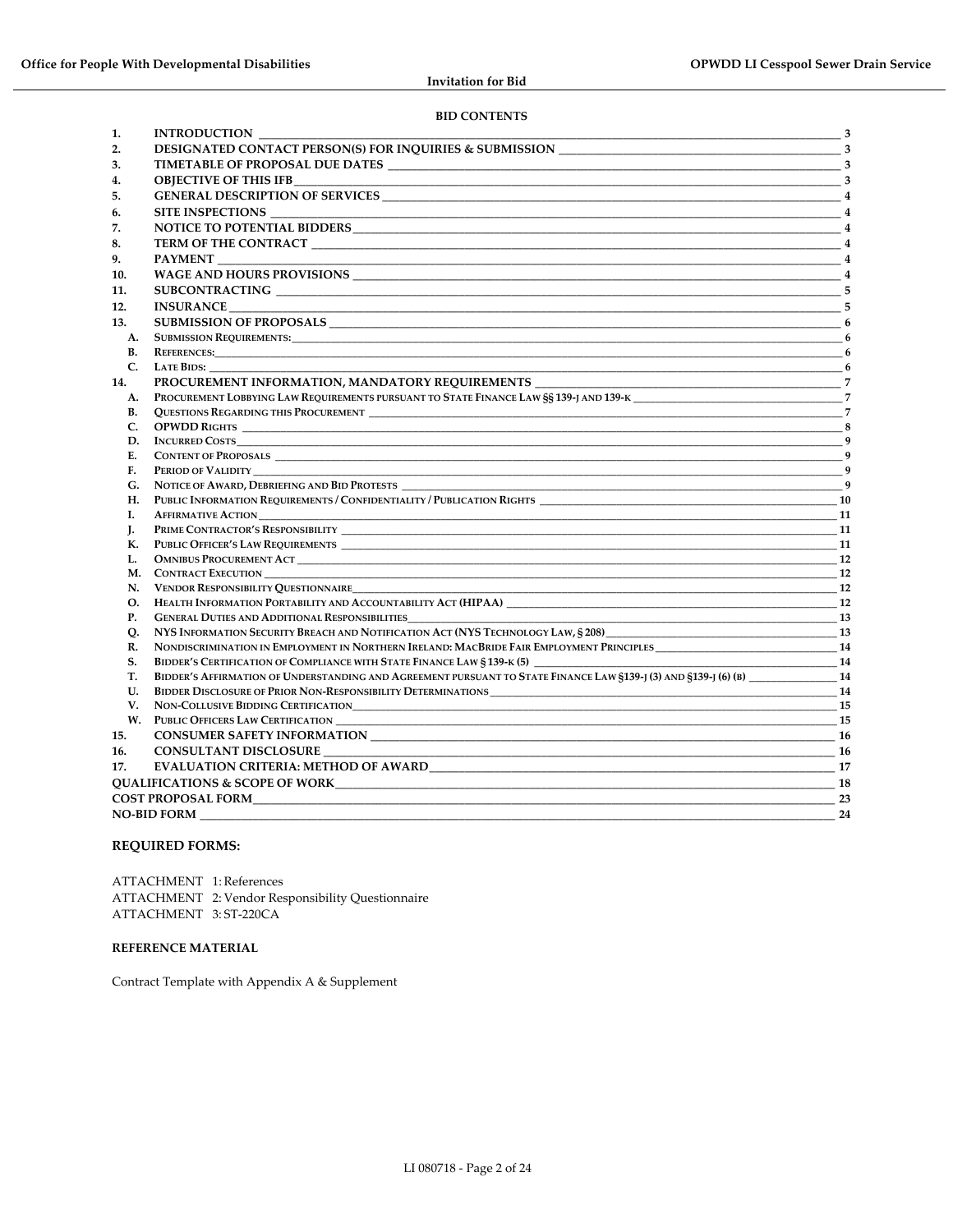#### **1. Introduction**

The New York State Office for People with Developmental Disabilities (hereinafter "OPWDD") has the authority to provide care, treatment, rehabilitation, education, training and support services to developmentally disabled persons. OPWDD is also empowered to take all actions necessary, desirable, and proper to carry out its purposes and objectives within budgetary amounts made available by appropriations. Long Island Developmental Disabilities State Operations Office (hereinafter "OPWDD") is an agency of OPWDD serving Nassau and Suffolk counties.

OPWDD contracts with numerous organizations to provide these required services and other physical benefits. Such contracts may be with not-for-profit or for-profit organizations as well as with other governmental organizations.

#### **2. Designated Contact Person(s) For Inquiries & Submission**

**Michael Detz, CMS I for Deborah C. Grieco, Business Officer OPWDD Eastern New York Contract Hub 26 Center Circle Wassaic, New York 12592‐2637 Phone: 845‐877‐6821 x(3219) Fax: 845‐877‐3004 eny.nyc.li.contracthub@opwdd.ny.gov**

#### **3. Timetable of Proposal Due Dates**

| <b>IFB Release Date</b>                 | 26 June 2018            |
|-----------------------------------------|-------------------------|
| Final Date for Receipt of Questions     | 17 July 2018            |
| Official Responses to Questions By      | 24 July 2018            |
| Proposal Due Date - Bid Opening         | 3:00 PM, 07 August 2018 |
| Evaluation & Selection                  | 14 August 2018          |
| Notification of Awards                  | 21 August 2018          |
|                                         |                         |
| Contract start date (subject to change) | 01 November 2018        |

#### **OPWDD has sole discretion to change the above dates**

#### **4. Objective of this IFB**

The purpose of this IFB is to contract with responsive and responsible vendors interested in performing the tasks and services described within the section of this IFB identified as "Qualifications & Scope of Work."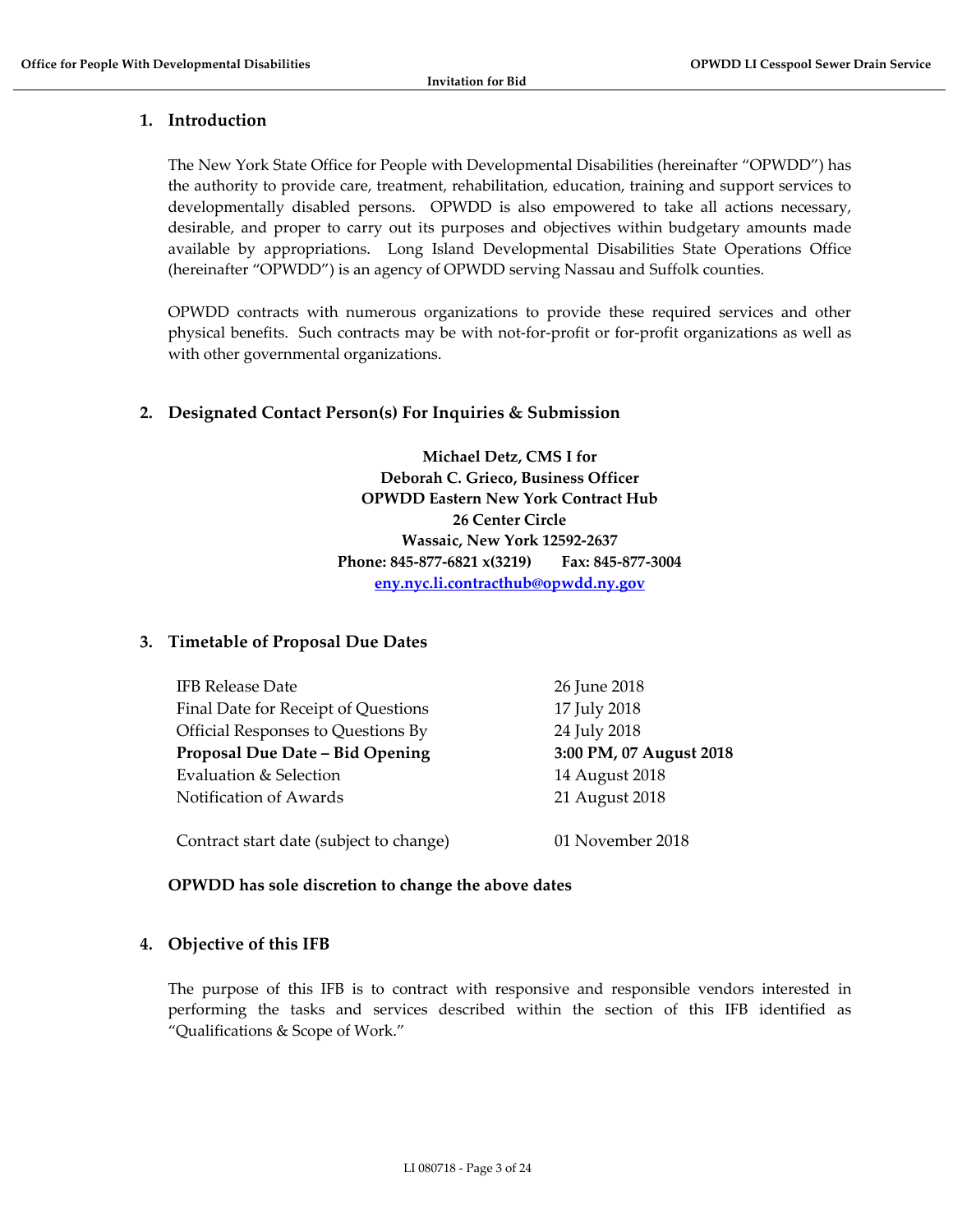#### **5. General Description of Services**

This IFB is for interested bidders to submit a bid for cesspool and drain services for OPWDD sites, according to the specifications, terms and conditions as enumerated in "Qualifications & Scope of Work" of this IFB.

#### **6. Site Inspections**

No Site Visit(s) are required, however it is the Bidders obligation to become familiar with the restrictions and regulations established by OPWDD. Existing restrictions and regulations will not be considered as grounds for any additional cost over the Contract sum. Bidder should also become familiar with the physical layout and location of each property as it effects the services being bid upon under this invitation for bid.

#### **7. Notice to Potential Bidders**

Receipt of these bid documents does not indicate OPWDD has pre‐determined any vendor qualifications to receive a contract award. Such determination will be made after the bid opening and will be based upon an evaluation of all bid submissions and compared to the specific requirements and qualifications contained in these bid documents.

#### **8. Term of the Contract**

The term of this contract will be defined in the Contract Agreement, but is anticipated to be a five year contract, unless an amendment is mutually agreed upon by both parties and approved by the Office of the State Comptroller.

#### **9. Payment**

Prices are to remain constant for the initial year of the contract. At the completion of the initial year, OPWDD or the Contractor may give notice or request an annual price adjustment for the subsequent year. The notice or request must be submitted in writing 30 days prior to the contract anniversary date or renewal date. OPWDD has the sole discretion in determining the rate to be approved. The adjustment shall be based upon the "CPI‐W" (Consumer Price Index – Urban Wage Earners), not seasonally adjusted, Northeast urban – Size Class A, all items - with the adjustment calculated on a 12-month percent change based on the month 60 days prior to the contract anniversary. Any price adjustment shall not exceed 3.0% per annum.

#### **10. Wage and Hours Provisions**

If this is a public work contract covered by Article 8 of the Labor Law or a building service contract covered by Article 9 thereof, neither Contractor's employees nor the employees of its subcontractors may be required or permitted to work more than the number of hours or days stated in said statutes,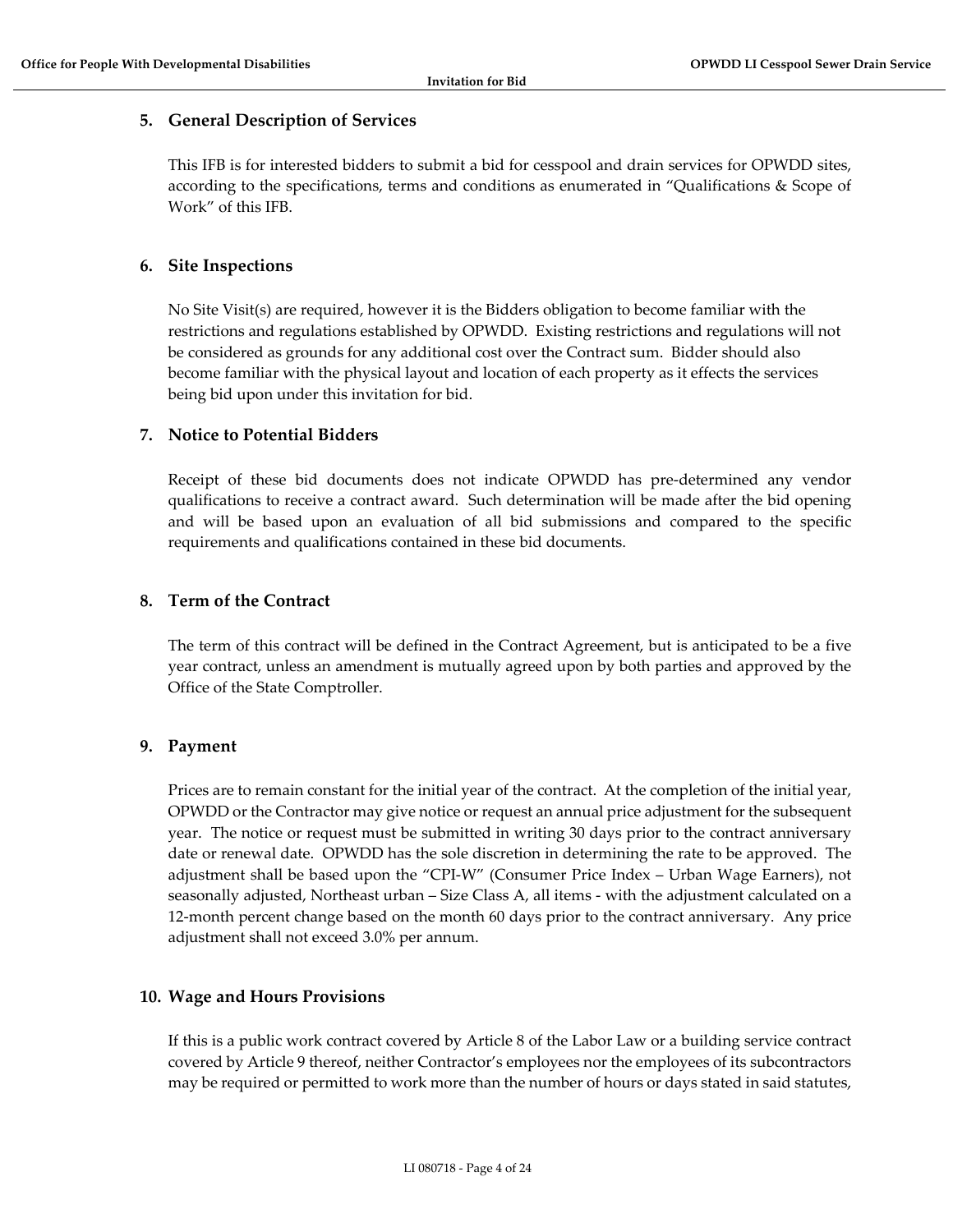except as otherwise provided in the Labor Law and as set forth in prevailing wage and supplement schedules issued by the State Labor Department.

Pursuant to § 9 (A), Contractor and its subcontractors must pay at least the prevailing wage rate and pay or provide the prevailing supplements, including the premium rates for overtime pay, as determined by the State Labor Department in accordance with the Labor Law.

Pursuant to § 9 (A), Contractor and its subcontractors must provide OPWDD with a certified payroll when submitting an invoice for payment.

#### **11. Subcontracting**

No Subcontracting of services is allowed with this IFB without written permission of OPWDD. For further information, please see section 14 J.

#### **12. Insurance**

The Contractor agrees that without expense to the State, insurance will be maintained during the period of the proposal and contract, insurance of the kinds and in the amounts indicated, with insurance companies authorized to do such business in the State of New York, covering all operations under this proposal and contract.

- A. The Contractor shall furnish to OPWDD a Certificate or Certificates in a form satisfactory to the Agency, showing compliance with the requirements of this section. The State of New York Office for People with Developmental Disability will be expressly named as additional insured on each policy in accordance with above. Certificates of insurance should be forwarded to the OPWDD with the signed agreement and thereafter annually on the contract anniversary date. Certificates shall state the policies shall not be changed or cancelled until 30 days written notice has been given to OPWDD. Required insurances are:
	- (1) A policy covering the obligations of the successful bidder in accordance with the Workers' Compensation Law. The contract shall be void and of no effect unless the successful bidder procures such policy and maintains it during the period of the contract. The Workers Compensation Board website can be found here: www.wcb.ny.gov/
	- (2) Policies covering bodily injury, liability and property damage of the types hereinafter specified, each with limits of liability not less than \$1,000,000.00 for all damages arising out of bodily injury, including death at any time resulting there from, sustained by one person in any one accident, and subject to that limit for that person, and not less than \$2,000,000.00 for all damages arising out of bodily injury, including death at any time resulting there from, sustained by two or more persons in any accident and not less than \$2,000,000.00 for all damages arising out of injury or destruction of property.
		- a. Contractor's liability insurance issued to and covering the liability of the successful bidder with respect to all work performed by them under the proposal and the contract.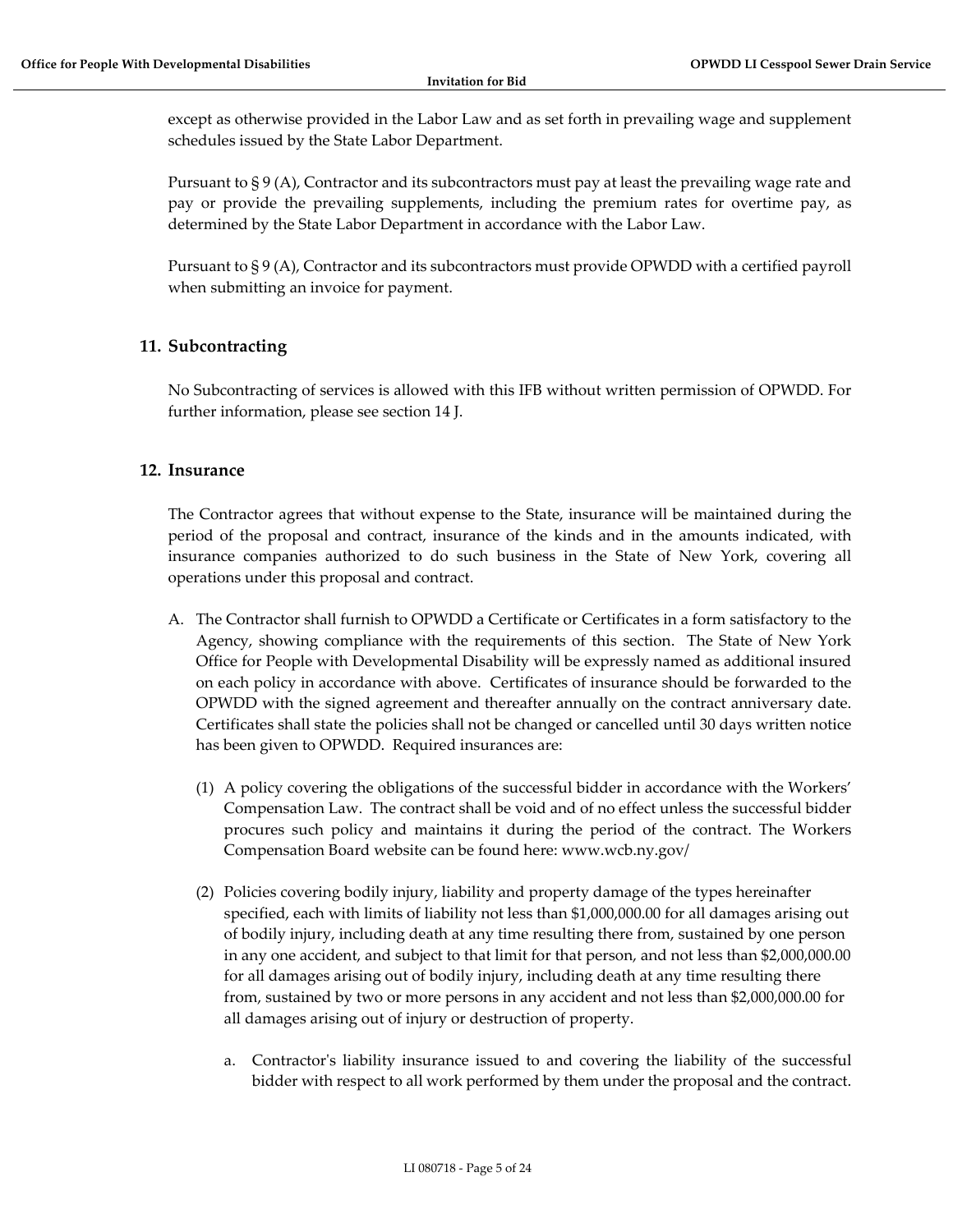b. Protective liability insurance issued to and covering the liability of the people of the State of New York with respect to all operations under this proposal and the contract, by the successful bidder, including omissions and supervisory acts of the State.

#### **13. Submission of Proposals**

**A. Submission Requirements:**

**Two (2) original copies** of a **Bidder Cost Proposal** are required to be submitted, **including two (2) original copies of all the Required Form Attachments** listed on page two, bid contents. All proposals and any related documentation (that is, documentation not specifically requested by this IFB but which a Bidder has submitted in support of its proposal) in response to this IFB must be received by OPWDD no later than the proposal due date and time.

- **(1) OPWDD is located in a rural area. The OPWDD mailroom is open from 10:00 AM – 3:00 PM; therefore, overnight delivery can take a minimum of two (2) business days to be received by OPWDD. Bidders mailing their responses must allow sufficient mail delivery time to ensure receipt of their proposals by the Bid Opening Date listed on the cover page. Do not depend upon an expedited, "early AM," or similar delivery service to timely deliver to OPWDD.**
- (2) All proposals should be submitted in a sealed envelope with *the following information clearly displayed on the exterior of the packaging:* **Bidder's name and address; "Sealed Bid" with the IFB title; Proposal Due Date**
- (3) Proposals should be **mailed** or **hand delivered** to the following address:

OPWDD Eastern NY Contract Hub C/O Michael Detz, CMS1 26 Center Circle, Building 58, Service Building Wassaic, New York, 12592‐2637

All proposals and accompanying documentation become the property of OPWDD and ordinarily will not be returned.

**B. References:**

All bidders must submit at least three (3) work references that will verify that the bidder has at least three (3) years of relevant experience to complete the work as listed in Qualifications and Scope of Work.

**C. Late Bids:**

Any Bid received at the specified location after the time specified will be considered a late Bid. A late Bid shall not be considered for award unless: (i) no timely Bids meeting the requirements of the Bid Documents are received or, (ii) in the case of a multiple award, an insufficient number of timely Bids were received to satisfy the multiple award; and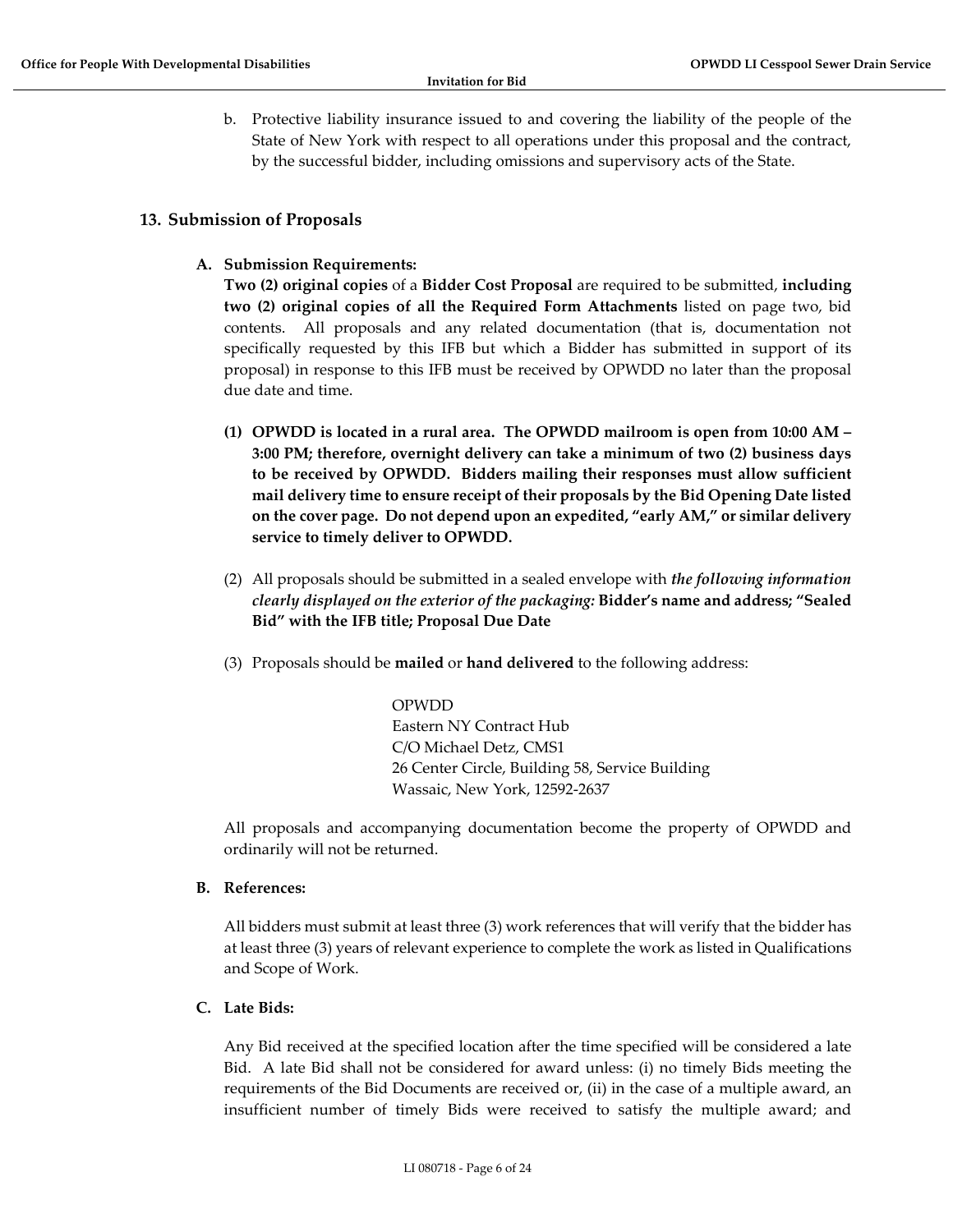acceptance of the late Bid is in the best interests of the Authorized Users. Delays in United States mail deliveries or any other means of transmittal, including couriers or agents of the Authorized User shall not excuse late Bid submissions. Similar types of delays, including but not limited to, bad weather or security procedures for parking and building admittance shall not excuse late Bid submissions. Determinations relative to Bid timeliness shall be at the sole discretion of OPWDD. **No late proposals will be considered if the delay in submission results from the fault of the bidder or from any factor within the direct or indirect control of the bidder.**

#### **14. Procurement Information, Mandatory Requirements**

#### **A. Procurement Lobbying Law Requirements pursuant to State Finance Law §§ 139‐j and 139‐k**

**Effective January 1, 2006**: Pursuant to State Finance Law §§ 139‐j and 139‐k, this solicitation includes and imposes certain restrictions on communications between OPWDD and Bidder during the procurement process. A Bidder is restricted from making contact from the earliest Notice of Intent to Solicit Offers through final award and approval of the Procurement Contract by OPWDD and, if applicable, the Office of the State Comptroller (OSC), to other than designated staff unless it is a contact that is included among certain statutory exceptions set forth in State Finance Law § 129‐j (3) (a). Designated staff, as of the date hereof, is (are) identified in this solicitation.

**The designated contact person is Deborah C. Grieco, Business Officer, Deborah.C.Grieco@opwdd.ny.gov. The Restricted Period for this procurement begins with the date of the advertisement in the NYS Contract Reporter and will end when the NYS Office of the State Comptroller has approved the contract. All contact during the Restricted Period regarding this procurement must be made with the OPWDD designated contact person.** 

OPWDD employees are also required to obtain certain information when contacted during the restricted period and make a determination of the responsibility of the Bidder pursuant to these two statutes. Certain findings of non-responsibility can result in rejection for contract award. In the event of two findings within a four-year period, the Bidder is debarred from obtaining governmental Procurement Contracts. Bidders will be informed in writing of any preliminary OPWDD finding of non-responsibility and will be afforded administrative due process prior to a final determination being made.

#### **B. Questions Regarding this Procurement**

All questions regarding this procurement must be submitted in writing, by fax, mail, or e‐ mail to the contact person listed in **Section 2, 'Designated Contact Person(s) For Inquiries & Submissions'** of this solicitation. Questions that are emailed must be submitted via email address to eny.nyc.li.contracthub@opwdd.ny.gov, and should reference the IFB title name and number in the subject line of the email.

OPWDD will post official answers to the questions to the Contract Reporter and the OPWDD website by the date indicated in **Section 3, 'Timetable of Proposal Due Date'.**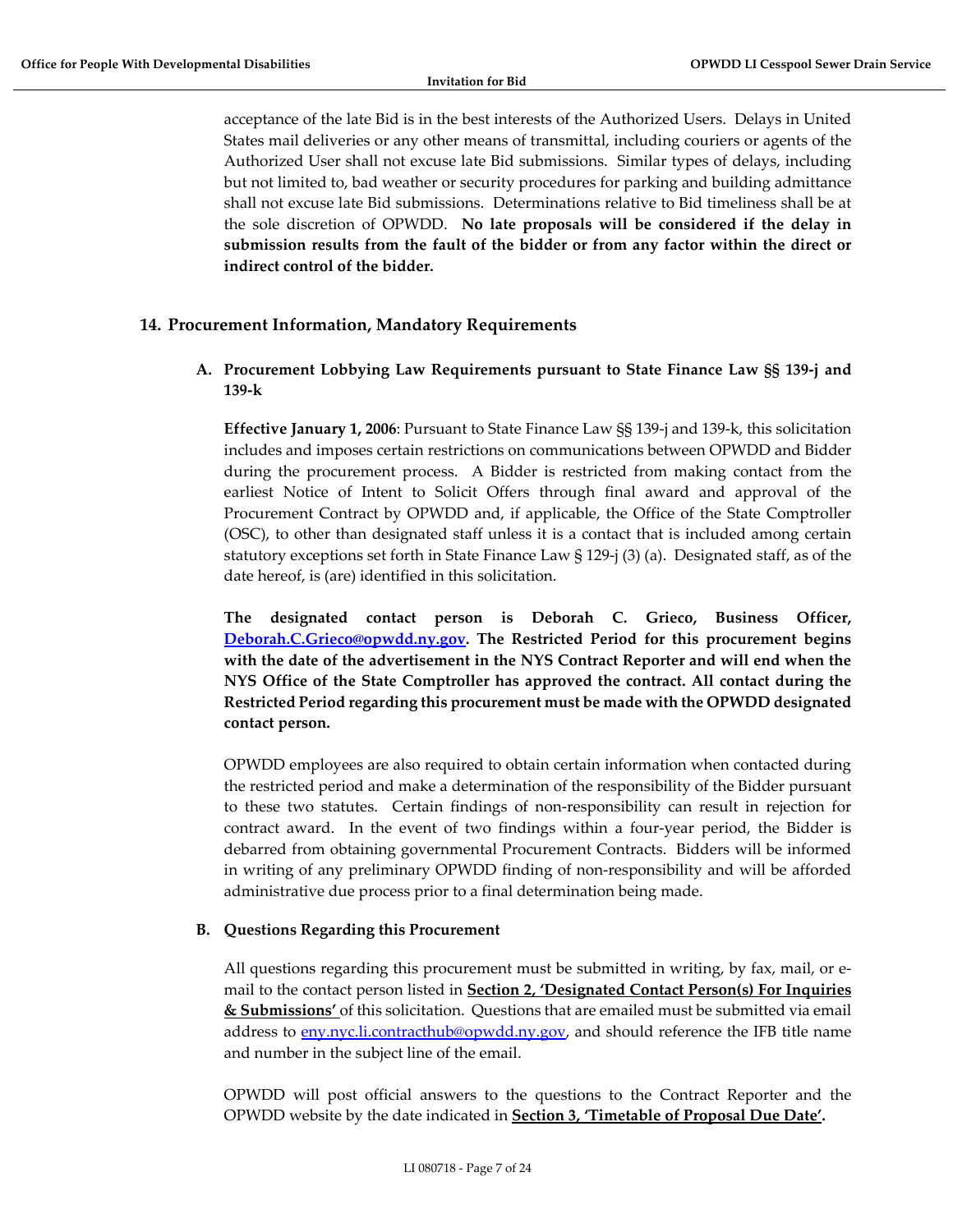If a bidder discovers a possible error in this IFB, immediately notify the contact person indicated in **Section 2 'Designated Contact Person(s) for Inquiries & Submissions'**, of such error and request clarification, correction or modification to this document via email address eny.nyc.li.contracthub@opwdd.ny.gov. All inquiries concerning corrections must reference the IFB title and number in the subject line of the email, and cite the particular bid section and paragraph number in the body of the email. Prospective Bidders should note that any such notice must be given, and all clarification and exceptions including those relating to the term and conditions are to be resolved prior to the proposal submission deadline. If there is a substantial error, the entire bidders list will be notified and the IFB change will be posted on the Contract Reporter, as well as e‐mail replies to all bidders. OPWDD shall make IFB modifications, provided that such modification would not materially benefit or disadvantage any particular bidder.

#### **C. OPWDD Rights**

- (1) OPWDD reserves the right to use any and all ideas presented in any response to the IFB. Selection or rejection of any proposal does not affect this right. OPWDD shall also have unlimited rights to disclose or duplicate, for any purpose whatsoever, all information or other work product developed, derived, documented or furnished by the Bidder under any agreement resulting from this IFB.
- (2) In the event of contract award, all documentation produced as part of the contract will become the exclusive property of OPWDD. OPWDD reserves a royalty free, nonexclusive, and irrevocable license to reproduce, publish, or otherwise use such documentation and to authorize others to do so.
- (3) OPWDD reserves the right to:
	- a. Reject any or all proposals received in response to this IFB (Invitation for Bid);
	- b. Withdraw the IFB at any time, at the agency's sole discretion;
	- c. Make an award under the IFB in whole or in part;
	- d. Disqualify any Bidder whose conduct or proposal fails to conform to the requirements of this IFB. Selection may also include such issues as past performance;
	- e. Seek clarifications and revisions of proposals;
	- f. Use proposal information obtained through site visits, management interviews and the State's investigation of a bidder's qualifications, experience, ability or financial standing, and any material or information submitted by the bidder in response to the agency's request for clarifying information in the course of evaluation and/or selection under the IFB;
	- g. Bidders are cautioned to verify their Bids before submission, as amendments to Bids or requests for withdrawal of Bids received by the Commissioner after the time specified for the Bid opening, may not be considered;
	- h. *Prior to the bid opening*, amend the IFB specifications to correct errors or oversights, or to supply additional information, as it becomes available;
	- i. *Prior to the bid opening*, direct bidders to submit proposal modifications addressing subsequent IFB amendments;
	- j. Change any of the scheduled dates, including start dates, stated herein upon notice to the Bidders;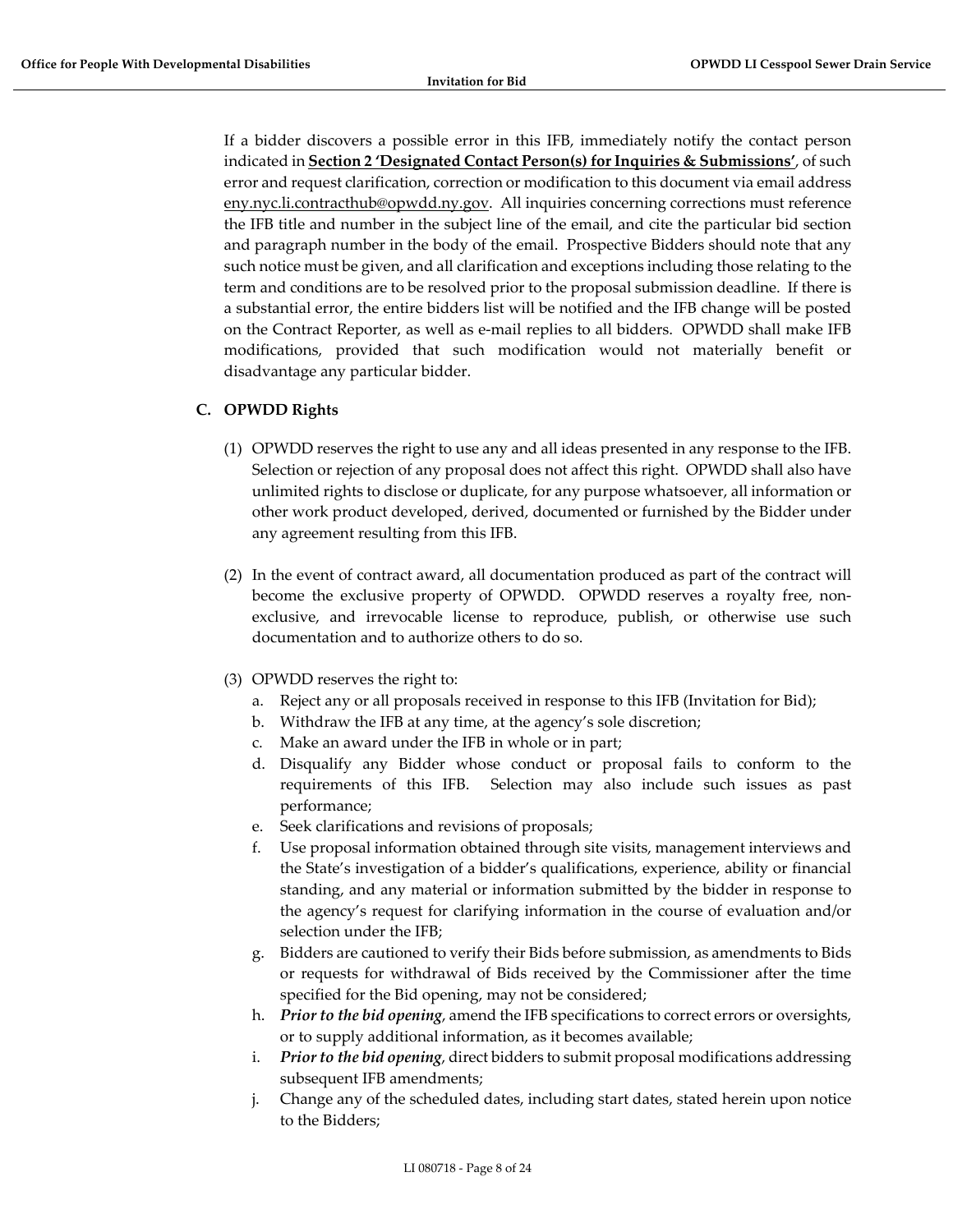- k. Eliminate any mandatory, non‐material specifications that cannot be complied with by all of the prospective bidders;
- l. Waive any requirements that are not material;
- m. Negotiate with the successful bidder within the scope of the IFB in the best interests of the state;
- n. Conduct contract negotiations with the next responsible bidder, should the agency be unsuccessful in negotiating with the selected bidder;
- o. Utilize any and all ideas submitted in the proposals received;
- p. Unless otherwise specified in the solicitation, every offer is firm and not revocable for a period of 60 days from the bid opening; and,
- q. Require clarification at any time during the procurement process and/or require correction of arithmetic or other apparent errors for the purpose of assuring a full and complete understanding of a bidder's proposal and/or to determine a bidder's compliance with the requirements of the solicitation.

#### **D. Incurred Costs**

The State of New York shall not be liable for any costs incurred by a Bidder in the preparation and production of a proposal. Any work performed prior to the issuance of a fully executed contract or delivery of an order by OPWDD to the Contractor will be done only to the degree the Contractor voluntarily assumes the risk of nonpayment.

#### **E. Content of Proposals**

To be considered responsive, a Bidder should submit complete proposals that satisfy all the requirements stated in this IFB. Proposals that do not include the listed required forms may be rejected as nonconforming.

#### **F. Period of Validity**

Each Bidder's Proposal must include a statement as to the period during which the provisions of the proposal will remain valid. All elements of the bid and proposal shall remain in effect for a minimum of 180 days.

#### **G. Notice of Award, Debriefing and Bid Protests**

- (1) The successful Bidder or its agent shall not make any news releases or any other disclosure relating to this contract award without the explicit approval of OPWDD.
- (2) OPWDD will notify all unsuccessful Bidders, at or about the time of bid award, of the fact that their proposals were not selected. Each unsuccessful Bidder may at that time request a debriefing by OPWDD as to why its proposal was not selected. The scope of such debriefings will ordinarily be limited to the strengths and weaknesses of the individual Bidder's proposal unless the contracts resulting from this procurement have been approved by OSC.
- (3) Bidders wishing to file protest of the awarding of a bid(s) must notify OPWDD, in writing, of their intent to protest the award within ten (10) working days of their receipt of notice of non‐award. The protest should identify the name and number of the IFB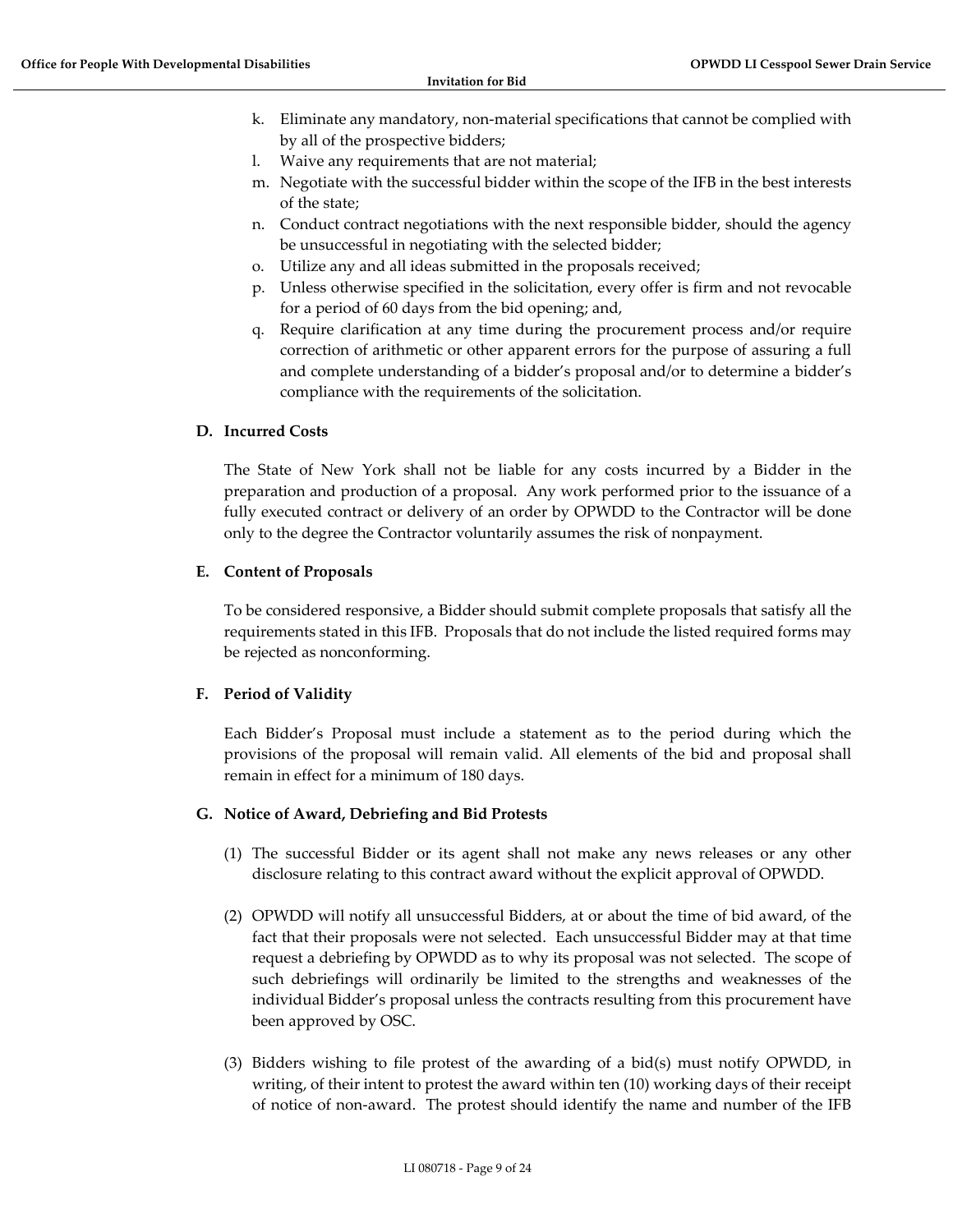and the award date; indicate the bidder's interpretation as to why they feel they were denied the award (i.e., summarize the deficiencies identified during the debriefing) and state their justification for the bid protest. Bid protests must be mailed to NYS OPWDD, Contract Management Unit, 44 Holland Avenue, 3rd Floor, Albany, New York 12229‐ 0001.

#### **H. Public Information Requirements / Confidentiality / Publication Rights**

- (1) All the proposals upon submission will become the property of OPWDD. Materials / documents produced by the Contractor in the fulfillment of its obligations under contract with OPWDD become the property of OPWDD unless prior arrangements have been made with respect to specific documents.
- (2) OPWDD will have the right to disclose all or any part of a proposal to public inspection based on its determination of what disclosure will serve the public interest. Upon approval of the contract by OSC, all terms of the contract become available to the public.
- (3) Prospective Bidders are further advised that, except for trade secrets and certain personnel information (both of which OPWDD has reserved the right to disclose), all parts of proposals must ultimately be disclosed to those members of the general public making inquiry under the New York State Freedom of Information Law (NYS Public Officers Law article 6) although proposal contents cannot ordinarily be disclosed by OPWDD prior to bid award.
	- a. Should a Bidder wish to request exception from public access to information contained in its proposal, the Bidder must specifically identify the information and explain in detail why public access to the information would be harmful to the Bidder. Use of generic trade secret legends encompassing substantial portions of the proposal or simple assertions of trade secret interest without substantive explanation of the basis therefore will be regarded as non-responsive requests for exception from public access will not be considered by OPWDD in the event of a Freedom of Information request for proposal information is received
- (4) The bidder and OPWDD agree that all communications, until the effective date of the contract, shall be made in confidence, shall be used only for purposes of the contract, and that no information shall be disclosed by the recipient party except as required by Federal or State law.
- (5) The bidder shall treat all information, in particular information relating to OPWDD service recipients and providers, obtained by it through its performance under contract, as confidential information, to the extent that confidential treatment is provided under New York State and Federal law, and shall not use any information so obtained in any manner except as necessary to the proper discharge of its obligations and securement of its rights hereunder. Bidder is responsible for informing its employees of the confidentiality requirements of this agreement.
- (6) The Contractor may not utilize any information obtained via interaction with OPWDD in any public medium (media‐radio, television), (electronic‐internet), (print‐newspaper, policy paper, journal/ periodical, book, etc.) or public speaking engagement without the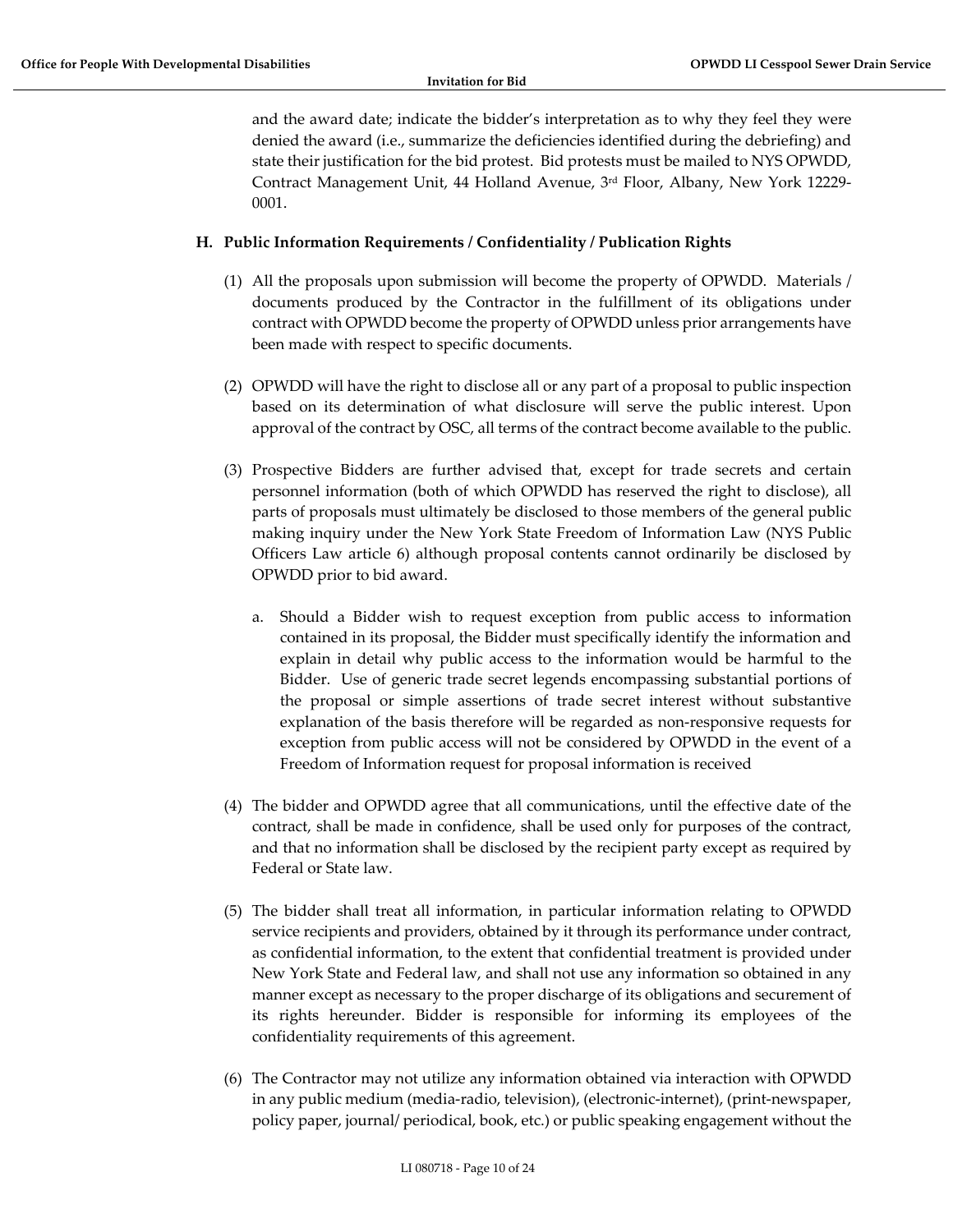official prior approval of OPWDD Senior Management. Contractors bear the responsibility to uphold these standards rigidly and to require compliance by their employees and subcontractors. Requests for exemption to this policy shall be made in writing, at least 14 days in advance, to OPWDD Contract Management Unit, 44 Holland Avenue (3rd Floor), Albany, New York 12229.

#### **I. Affirmative Action**

- (1) OPWDD is in full accord with the aims and effort of the State of New York to promote equal opportunity for all persons and to promote equality of economic opportunity for minority group members and women who own business enterprises, and to ensure there are no barriers, through active programs, that unreasonably impair access by Minority and Women‐Owned Business Enterprises (M/WBE) to State contracting opportunities. OPWDD encourages business that are minority or woman owned, to become certified with Empire State Development.
- (2) Prospective Bidders to this IFB are subject to the provisions of Executive Law article 15‐ A and regulations issued there under.
- (3) Any contract in the amount of \$25,000 or more which is awarded as a result of this IFB will be subject to all applicable State and Federal regulations, laws, executive orders and policies regarding affirmative action and equal employment opportunities.
- (4) All awardees are required to comply with OPWDD's Minority and Woman‐Owned Business Enterprises (M/WBE) policy. For details on requirements and procedures, including documentation required for this solicitation, please refer to the Appendix A‐ Supplement.

#### **J. Prime Contractor's Responsibility**

In the event the selected Bidder's proposal includes services provided by another firm, it shall be mandatory for the selected Bidder to assume full responsibility for the delivery for such items offered in the proposal. In any event, OPWDD will contract only with a Bidder, not the Bidder's financing institution or subcontractors. OPWDD reserves the right to review and approve all potential subcontractors. For subcontracts valued at \$100,000 and over, the subcontractors must demonstrate financial integrity and stability. In these instances, the subcontractor must complete and execute a Vendor Responsibility Questionnaire. OPWDD shall consider the selected Bidder to be the sole responsible contact with regard to all provisions of the contract resulting from this IFB.

#### **K. Public Officer's Law Requirements**

All Bidders and their employees must be aware of and comply with the requirements of the New York State Public Officers Law, and all other appropriate provisions of New York State Law and all resultant codes, rules and regulations from State laws establishing the standards for business and professional activities of State employees and governing the conduct of employees of firms, associations and corporations in business with the State, and for applicable Federal laws and regulations of similar intent. In signing the proposal, each Bidder guarantees knowledge and full compliance with those provisions for any dealings,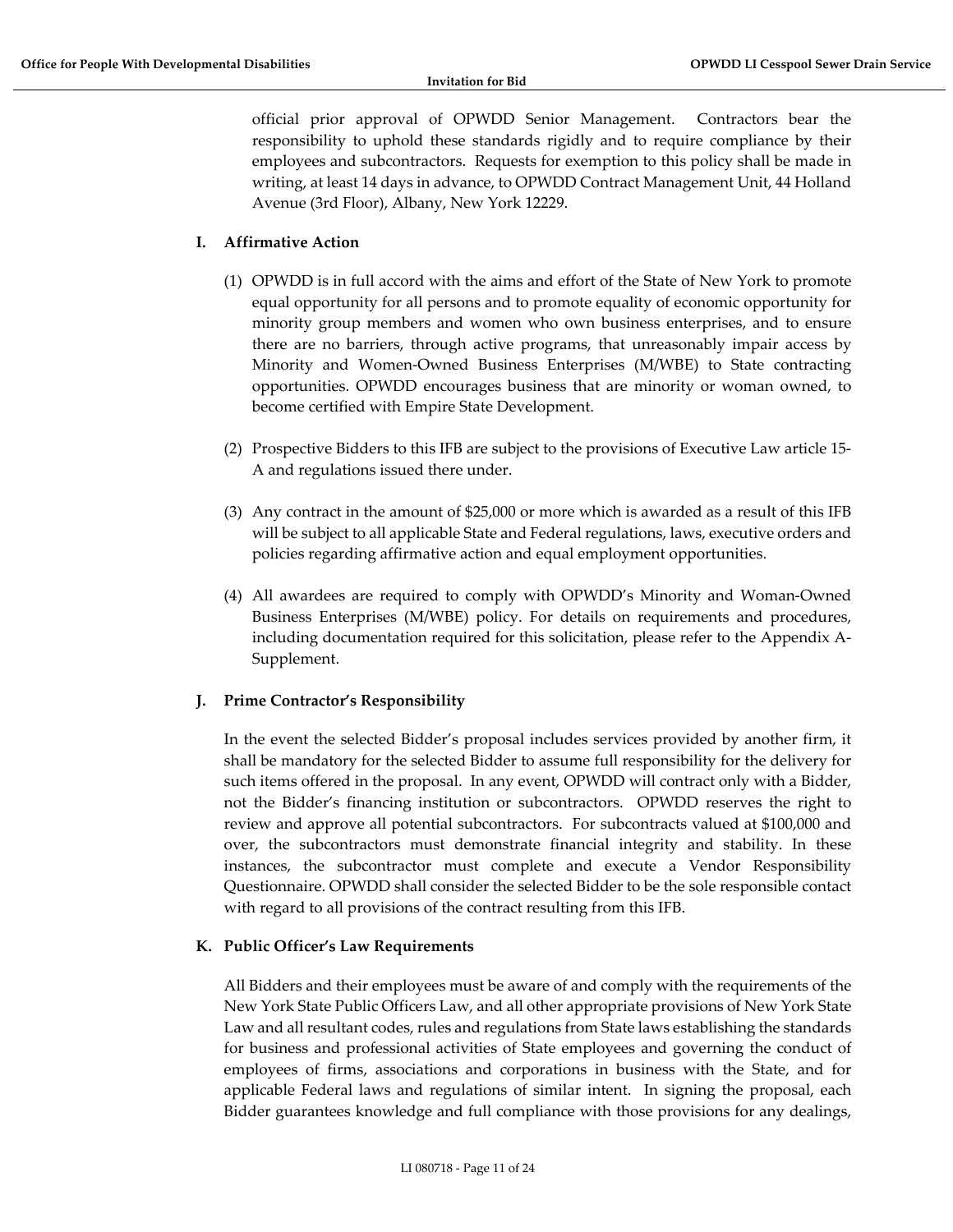transactions, sales, contracts, services, offers, relationships, etc. involving the State and/or State employees. Failure to comply with those provisions may result in disqualification from the bidding process and in other civil or criminal proceedings as may be required or permitted by law. Public Officers' Law § 73 bars former State officers and employees from appearing, practicing, or rendering any services for compensation in relation to any matter before their former State agency for a period of two years from their date of termination. Additionally, there is a permanent bar against any such activity before any state agency in relation to any case, application, proceeding or transaction with which such officer or employee was directly concerned and personally participated or which was under his/her active consideration.

#### **L. Omnibus Procurement Act**

It is the policy of New York State to maximize opportunities for the participation of New York State business enterprises, including minority and women-owned business enterprises as bidders, subcontractors, and suppliers on its procurement contracts.

Information on the availability of New York State subcontractors and suppliers is available from the Department of Economic Development, Division for Small Business, Albany, New York 12245, Tel. 518.292.5100, Fax: 518.292.5884, email: opa@esd.ny.gov.

A directory of certified minority and women‐owned business enterprises is available from the NYS Department of Economic Development, Minority and Womenʹs Business Development Division, 633 Third Avenue, New York, New York 10017, Tel. 212.803.2414, email: mwbecertification@esd.ny.gov

website: http://esd.ny.gov/MWBE/directorySearch.html

#### **M. Contract Execution**

Awards are not final and the resultant contract is not considered executed and binding until approved by the New York State's Attorney General and Office of State Comptroller (OSC).

#### **N. Vendor Responsibility Questionnaire**

State agencies are required under State Finance Law § 163 (3) (a) (ii), to ensure that contracts are awarded to responsible vendors. Such requirements include, but are not limited to, the Bidder's qualifications, financial stability, and integrity. The Vendor Responsibility Questionnaire is required for contracts \$100,000 and over. OPWDD will require a complete Vendor Responsibility Questionnaire with your bid proposal if the contract resulting from this procurement is valued at \$100,000 and over. Vendors/not-for-profit provider agencies are able to file the Vendor Responsibility Questionnaire (VRQ) online via the New York State VendRep System or may choose to complete and submit a paper questionnaire. To enroll in and use the New York State VendRep System, see the www.osc.state.ny.us/vendrep.

#### **O. Health Information Portability and Accountability Act (HIPAA)**

The Federal Department of Health and Human Services (HHS) established HIPAA Standards for Privacy of Individually Identifiable Health Information (The Privacy Rule). The Privacy Rule (45 CFR Part 160 and Subparts A and E of Part 164) provides the first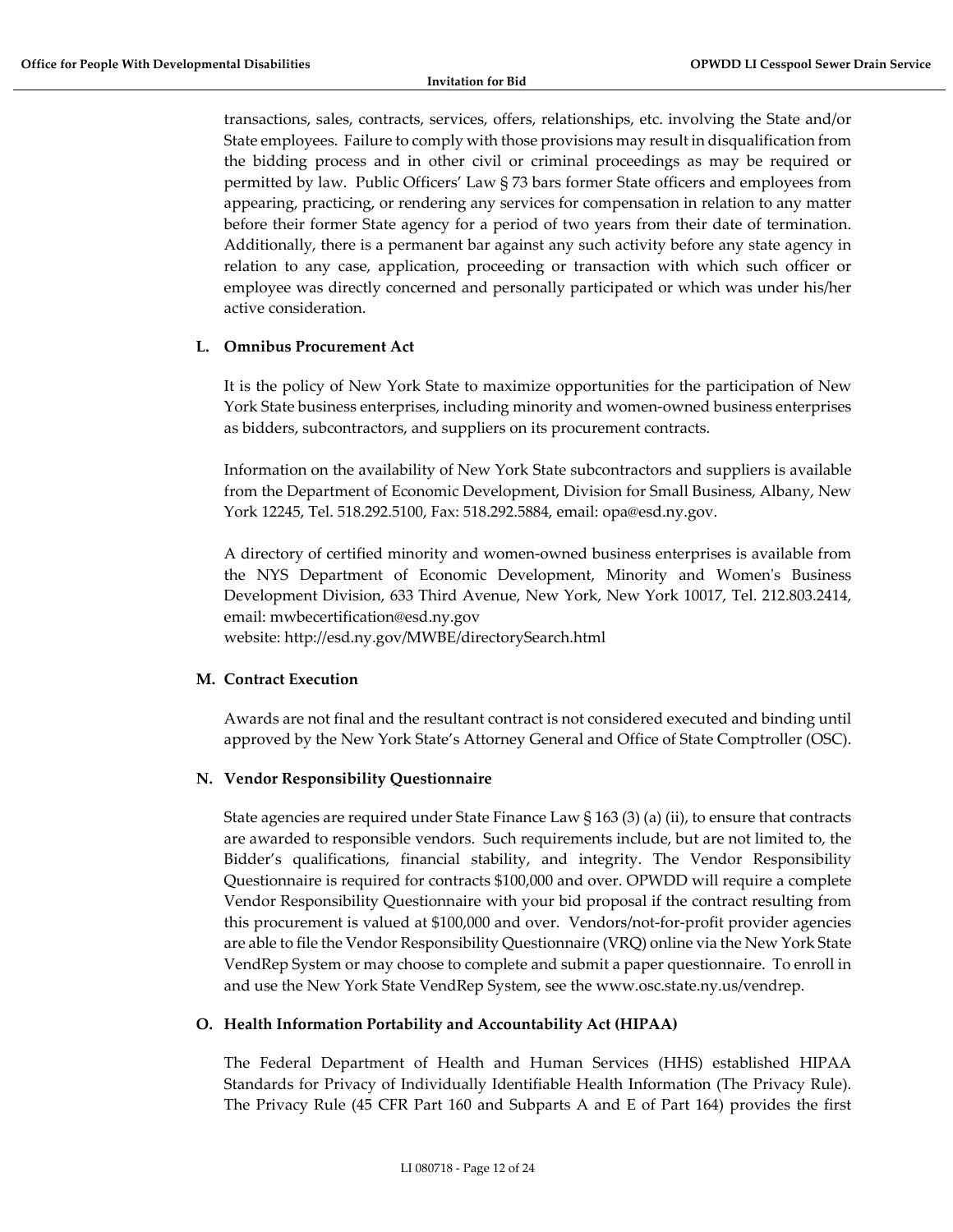comprehensive federal protection for the privacy of health information. The Privacy Rule is carefully balanced to provide strong privacy protections that do not interfere with patient access to, or the quality of, health care delivery. HIPAA has an impact upon how OPWDD and contractors will deal with protected health information of our consumers. Likewise, State Mental Hygiene Law § 33.13 requires disclosure of clinical records to be limited to that information necessary for health care providers to administer treatment.

#### **P. General Duties and Additional Responsibilities**

Maintain a level of cooperation with OPWDD necessary for the proper performance of all contractual responsibilities. Agree that no aspect of bidder performance under the Agreement will be contingent upon State personnel, or the availability of State resources, with the exception of all proposed actions of the bidder specifically identified in the Agreement as requiring OPWDD's approval, policy decisions, policy approvals, exceptions stated in the Agreement or the normal cooperation which can be expected in such a contractual relationship or the equipment agreed to by OPWDD as available for the project completion. Cooperate fully with any other contractor that may be engaged by OPWDD. Agree to meet periodically with OPWDD representatives to resolve issues and problems. Recognize and agree that any and all work performed outside the scope of the Agreement or without consent of OPWDD shall be deemed by OPWDD to be gratuitous and not subject to charge by the bidder.

#### **Q. NYS Information Security Breach and Notification Act (NYS Technology Law, § 208)**

"Contractor shall comply with the provisions of New York State Information Security Breach and Notification Act (General Business Law § 889‐aa; State Technology Law § 208). Contractor's negligent or willful acts or omissions, or the negligent or willful acts or omissions of Contractor's agents, officers, employees, or subcontractors."

The "New York State Information Security Breach and Notification Act" requires entities that conduct business with New York State and own or license "private" data to notify state residents affected by any security breach that results in unauthorized acquisition of the data. "Private" data is defined as unencrypted computerized information that can identify the individual, combined with one of the following data elements: (a) social security number, (b) driver's license or non‐driver identification number" or (c) financial account information such as credit card or debit cards numbers in combination with access codes or PIN numbers. (Private data is considered unencrypted when either identifying information or the data element is not encrypted or is encrypted with a key that has been acquired).

The Act authorizes the State Attorney General to sue a business violating the statute in order to recover damages for actual costs or losses, including consequential financial losses incurred by persons entitled to notification. If a business engages in knowing or reckless violations, the court can impose a civil penalty of the greater of \$5,000 or \$10 per instance of failed notification up to \$150,000. The remedies provided by this section shall be addition to any lawful remedy available, possibly permitting private actions.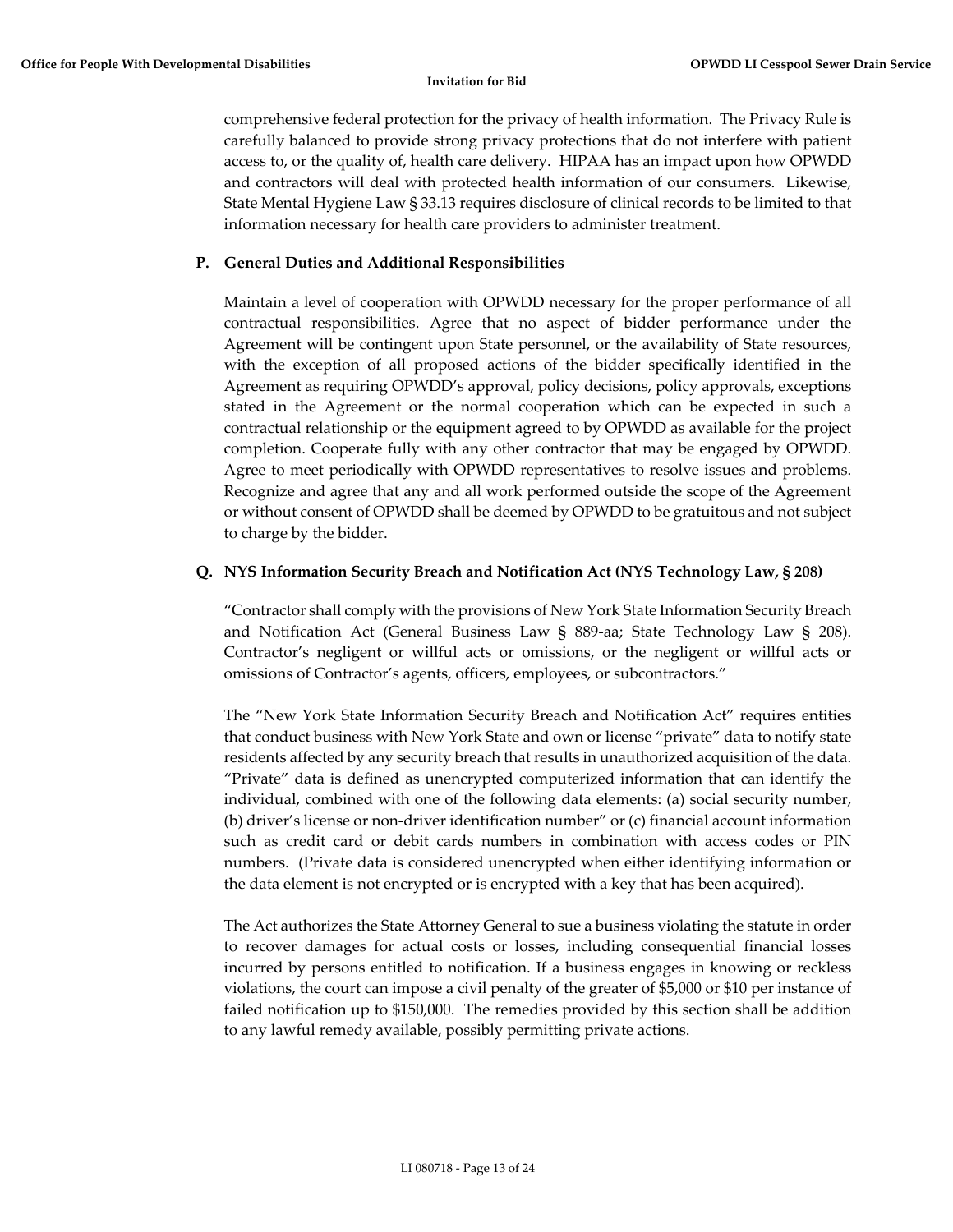#### **R. Nondiscrimination in Employment in Northern Ireland: MacBride Fair Employment Principles**

In accordance with State Finance Law § 165, the bidder, by submission of this bid certifies that it or any individual or legal entity in which the bidder holds a 10% or greater ownership interest, or any individual or legal entity that holds a 10% or greater ownership in the bidder interest has no business operations in Northern Ireland. If the bidder or any of its aforementioned affiliations has business operations in Northern Ireland, then they shall take lawful steps in good faith to conduct any business operations that it has in Northern Ireland in accordance with the MacBride Fair Employment Principles relating to nondiscrimination in employment and freedom of workplace opportunity regarding such operations in Northern Ireland, and shall permit independent monitoring of their compliance with such Principles.

#### **S. Bidder's Certification of Compliance with State Finance Law § 139‐k (5)**

In accordance with New York State Finance Law  $\S$  139-k (5), the bidder, by submission of this bid certifies that they are subject to the provisions of State Finance Law §§ 139‐k and 139‐j and all information provided to OPWDD with respect to State Finance Law § 139‐k is complete, true, and accurate.

#### **T. Bidder's Affirmation of Understanding and Agreement pursuant to State Finance Law §139‐j (3) and §139‐j (6) (b)**

The bidder, by submission of this bid certifies that it understands and agrees to comply with the procedures of OPWDD as it relates to permissible contracts as required by State Finance Law 139‐j (3) and 139‐j (6) (b).

#### **U. Bidder Disclosure of Prior Non‐Responsibility Determinations**

New York State Finance Law § 139‐k (2) obligates the Office for People With Developmental Disabilities (OPWDD) to obtain specific information regarding prior non-responsibility determinations with respect to State Finance Law §139‐j. This information must be collected in addition to the information that is separately obtained pursuant to State Finance Law §163(9). In accordance with State Finance Law § 139‐k, bidders must disclose whether there has been a finding of non-responsibility made within the previous four (4) years by any Governmental Entity due to: (a) a violation of State Finance Law § 139‐j or (b) the intentional provision of false or incomplete information to a Governmental Entity. State Finance Law § 139‐j sets forth detailed requirements about the restrictions on contacts during the procurement process. A violation of State Finance Law §139‐j includes, but is not limited to, an impermissible contact during the restricted period (e.g., contacting a person or entity other than the designated contact person(s), when such contact does not fall within one of the exemptions).

As part of its responsibility determination, State Finance Law § 139‐k (3) mandates consideration of whether a bidder fails to timely disclose accurate or complete information regarding the above non-responsibility determination. In accordance with law, no Procurement Contract shall be awarded to any bidder that fails to timely disclose accurate or complete information under this section, unless a finding is made that the award of the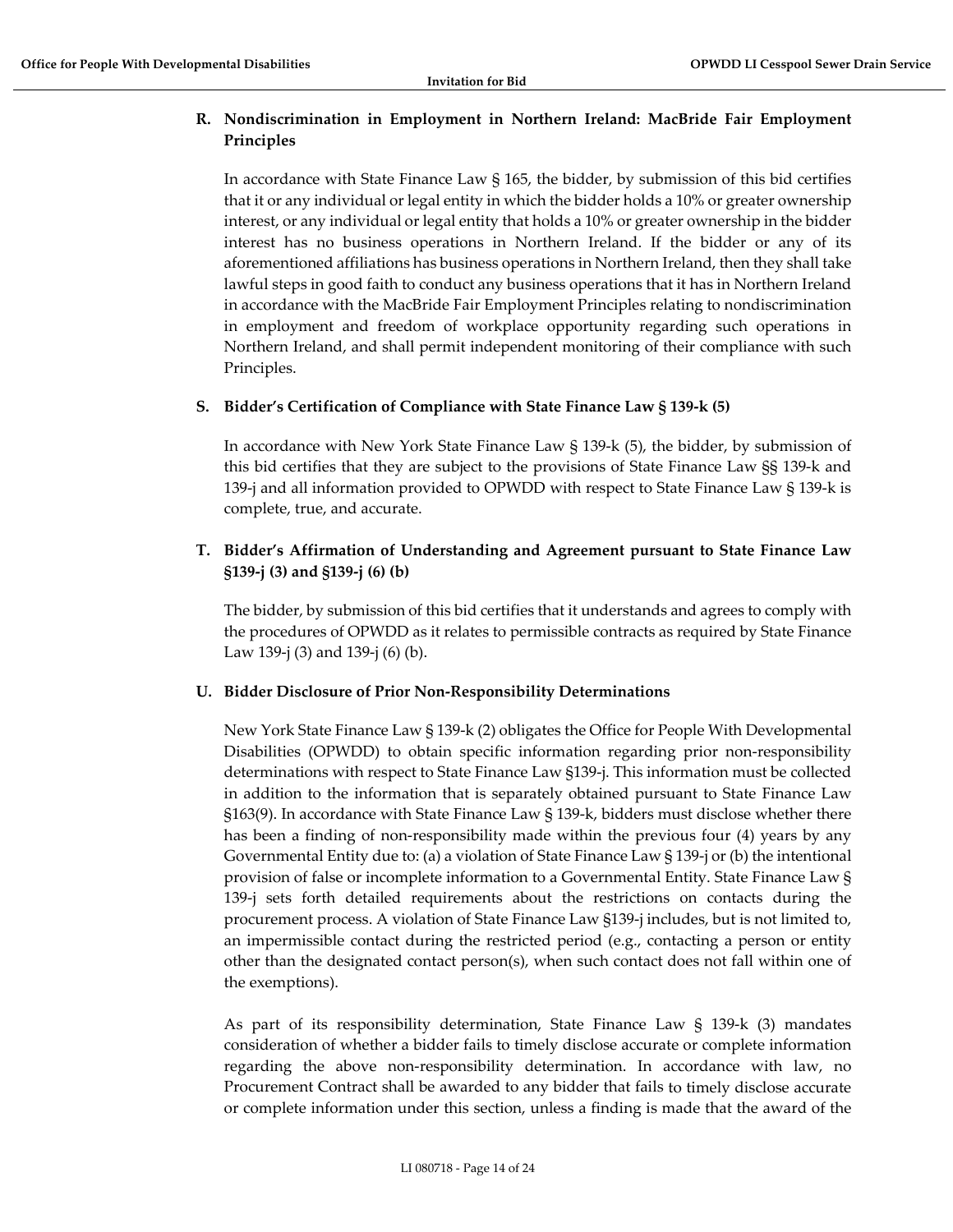Procurement Contract to the bidder is necessary to protect public property or public health safety, and that the bidder is the only source capable of supplying the required Article of Procurement within the necessary timeframe.

The bidder, by submission of its bid certifies that no government entity has made a finding of non‐responsibility regarding the individual or entity seeking to enter into this procurement contract. If the individual or entity has had a finding of non‐responsibility due to a violation of State Finance Law 139‐j or due to the intentional provision of false or incomplete information submitted to a government entity, then the said individual or entity must provide a detailed statement regarding the finding.

Additionally, the bidder by submission of its bid certifies that no government entity has ever terminated or withheld a procurement contract from the individual or entity seeking to enter into this procurement contract due to the intentional provision of false or incomplete information. If the individual or entity has been terminated or withheld from a procurement contract, then said individual or entity must provide a detailed statement regarding the finding.

#### **V. Non‐Collusive Bidding Certification**

In accordance with State Finance Law § 139‐d, the bidder by submission of this bid certifies that they and each person signing on behalf of the bidder certifies, and in the case of joint proposal, each party thereto certifies as to its own organization, under penalty of perjury, that to the best of his knowledge and belief:

- 1. The prices in this proposal have been arrived at independently, without collusion, consultation, communication, or agreement, for the purposes of restricting competition, as to any matter relating to such prices with any other bidder or with any competitor, and
- 2. Unless otherwise required by law, the prices which have been quoted in this proposal have not been knowingly disclosed by the bidder and will not knowingly be disclosed by the bidder prior to opening, directly or indirectly, to any other bidder or to any competitor; and
- 3. No attempt has been made or will be made by the bidder to induce any other person, partnership, or corporation to submit or not to submit a proposal for the purpose of restricting competition.

#### **W. Public Officers Law Certification**

In accordance with Public Officers Law  $\S$  73(4)(a)(i) no State employees shall sell any goods or services having a value in excess of twenty‐five dollars to any State agency, unless such goods and services are provided pursuant to an award or contract letter after public notice and competitive bidding.

By submission of this bid, the bidder certifies that no employee, owner or individual otherwise associated with the bidder was ever a New York State officer or employee, or if they were ever or currently a New York State officer or employee, their organization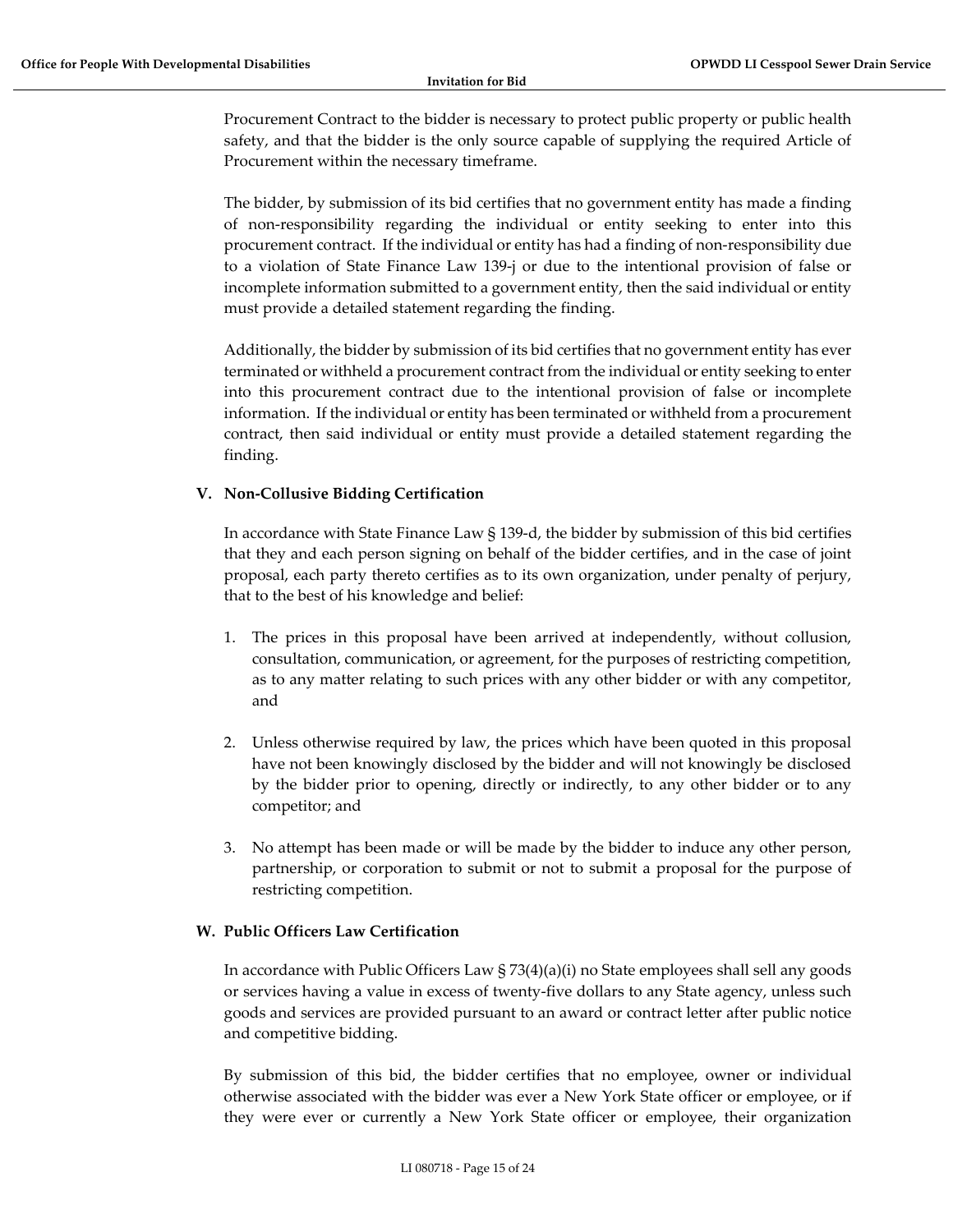pursued and awarded this contract through a competitive bidding process in compliance with the Public Officers Law 73(4)(a)(i).

Public Officers Law §  $73(8)(a)(i)$  provides that no person who has served as a State officer or employee shall, within a period of two years after termination of such service or employment, appear or practice before such State agency or receive compensation for any services rendered by such former officer or employee on behalf of any person, firm, corporation, or association in relation to any case, proceeding, or application or other matter before such agency.

By submission of this bid, the bidder certifies that no employee, owner or individual otherwise associated with the bidder was ever a New York State officer or employee, or they are formerly a New York State officer or employee and any past employment with the State occurred prior to the two‐year prohibition period and as a result their organization is in compliance with the Public Officers Law (8)(a)(i).

#### **15. Consumer Safety Information**

OPWDD provides services to individuals exhibiting Pica, which is a medical disorder characterized by an appetite for largely non‐nutritive substances, e.g., cigarette butts, paper, gum, etc. Attention to the sanitation and cleanliness of the areas surrounding OPWDD's state operated program sites and residential buildings is very important to the health and safety of those we serve Please ensure care is taken to properly dispose of cigarette butts and rubbish while on OPWDD property.

OPWDD property has special receptacles for cigarette butt disposal. Contractor and subcontractor employees shall use these receptacles and throw trash in garbage cans or dumpsters. Compliance with this policy is appreciated.

#### **16. Consultant Disclosure**

Effective June 19, 2006, contractors doing business with the State of New York in a "consulting" capacity will be required to file forms disclosing, by employment category, the number of persons employed by them and their subcontractors (if any) as a consulting firm or an individual consultant; the number of hours worked; and the monetary compensation received from the State of New York for work performed by these employees. Reporting will be required via the utilization of two separate forms – "Form A" and "Form B".

In general, however, Form A is to be completed once upon initial contract award and is used to report "planned employment". Form B is required annually and reports on "actual employment figures" for the preceding state fiscal year. The New York State fiscal year commences on April 1st and concludes on March 31st.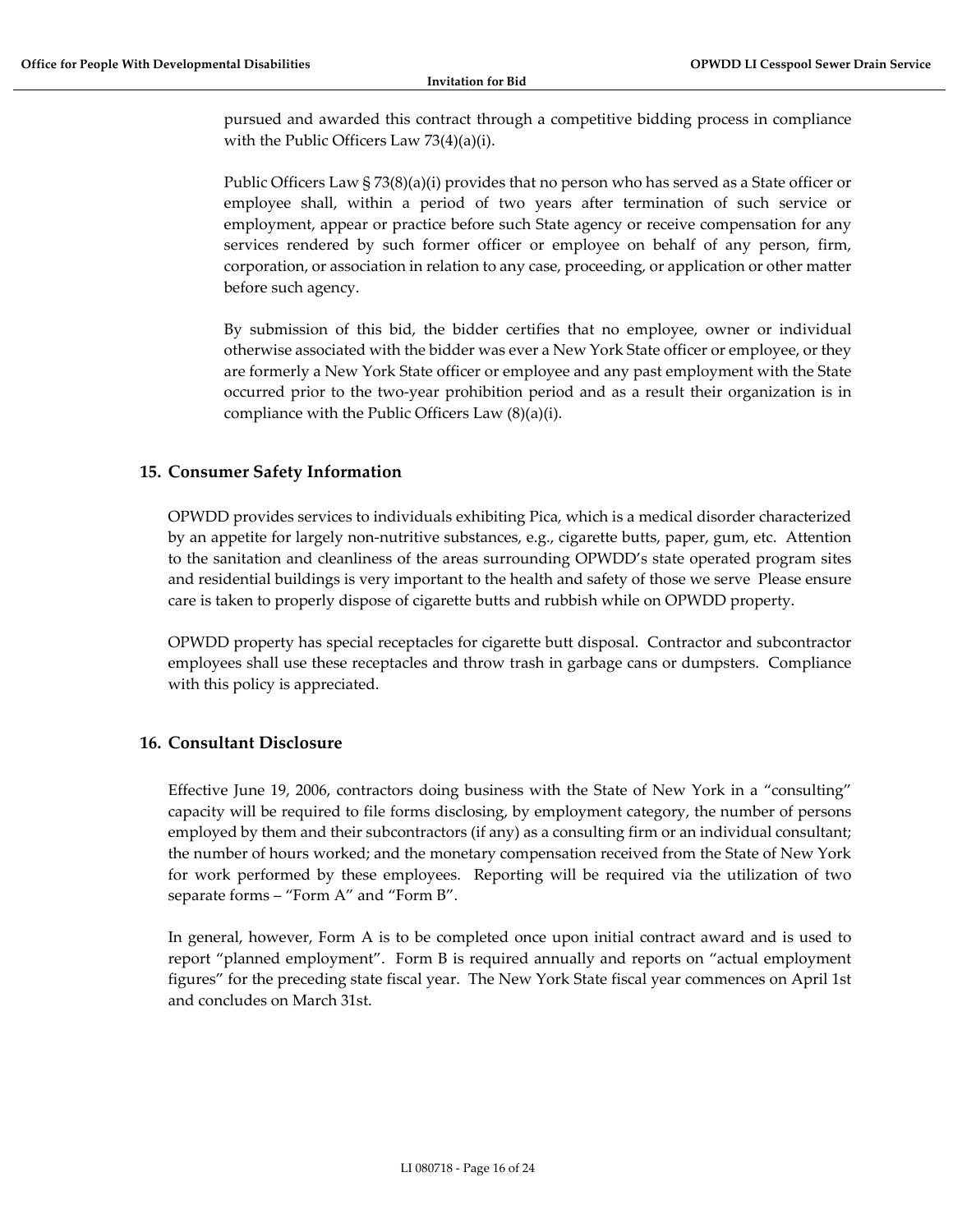#### **17. Evaluation Criteria: Method of Award**

OPWDD will select the responsible and responsive Bidder that will provide the lowest total annual combined cost. Only proposals judged to be responsive to the submission requirements set forth in this IFB will be evaluated. OPWDD reserves the right to reject any and all offers.

In the event of a tie bid, the award will be made by random selection.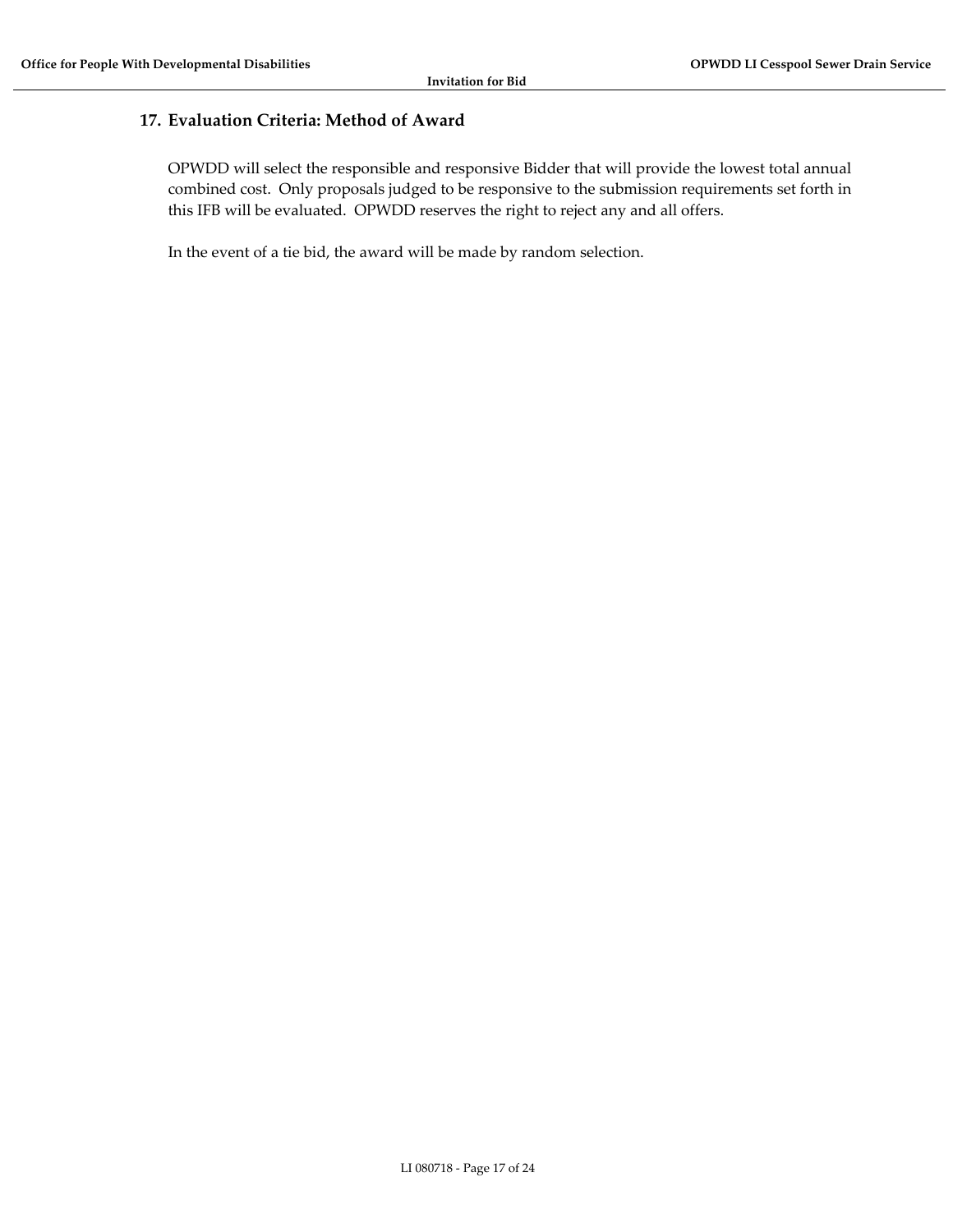### **Qualifications & Scope of Work**

OPWDD's Long Island Developmental Disabilities Service Operations Office (LIDDSOO) is soliciting bids for the provision of residential cesspool/sewage services at homes and buildings owned or operated by LIDDSOO. LIDDSOO currently has approximately fifty-two (52) homes located across Long Island in Nassau and Suffolk counties that need to be serviced. Thirty‐nine (39) currently have cesspools. Homes may be deleted from this list by the LIDDSOO upon notification to the vendor. All technical questions must be directed the Work Control Office at (516) 576‐5026.

#### **1. SERVICE SPECIFICATIONS:**

Tanks and pools are usually 3,000 to 4,000 gallon capacity and many homes have a primary and an overflow tank/pool. All sewage must be properly disposed of as per applicable local state, and federal regulations. Disposal, location fees and all other expense are to be included in the bid price. Travel time and Overtime are at the Contractor's expense.

Bid quotations will be broken down into the following four jobs:

- A) Cleaning obstacles and blockages from primary sewage or drain lines between home and tank, pool, or municipal sewer main. Disassembly and reassembly of waste lines or traps is to be included in pricing.
- B) Cleaning obstacles and blockages from secondary sewage or drain lines within the home such as toilets, sinks, laundry drains. Disassembly and reassembly of waste lines or traps is to be included in pricing.
- C) Pumping, aerating and chemically treating all cesspools or septic tanks on a property both main and overflow pools/tanks. (Two separate prices should be given. One for pumping per 1,000 gallons and the other for each aerating/chemical treatment event. See Cost proposal page.) LIDDSOO anticipates a possible treatment with every pumping.
- D) Replacing access trap cover caps if they should require replacement.

Response time for non‐emergency service must be within 48 hours of contact from LIDDSOO. Emergency response must be within 4 hours of contact from the LIDDSOO, 24 hours a day, 7 days a week.

#### **2. JOBSITE SAFETY & CONTRACTOR RESPONSIBILITY:**

Specifications as given, may have omissions or may not be complete as to industry standards. All work or service is to be done to the best of industry standards. Familiarity with field conditions is the responsibility of the contractor.

Contractor must be knowledgeable of and is responsible to ensure that all work conforms to any applicable federal, state or local codes, laws or ordinances.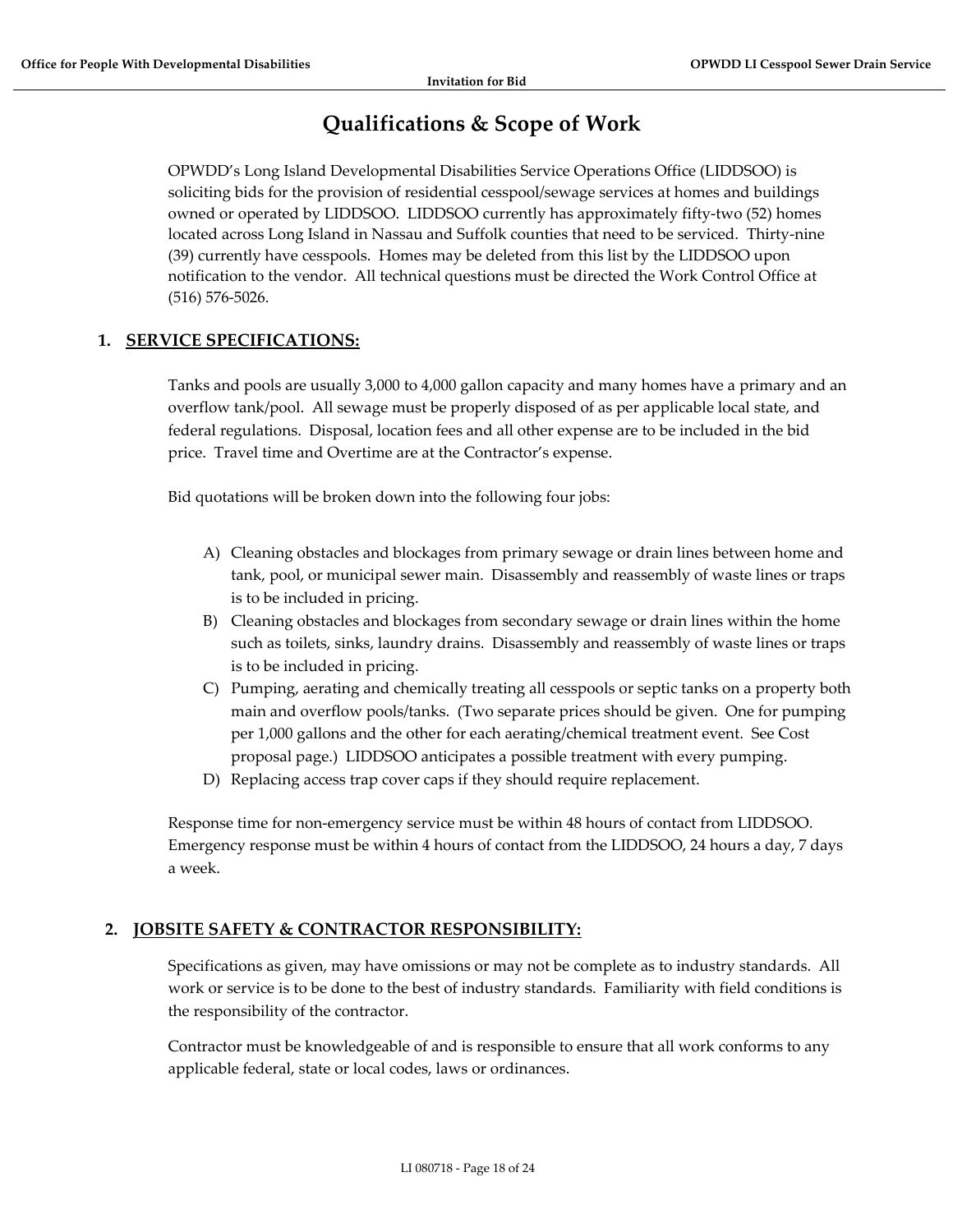All equipment used in this service must have manufacturer's safety equipment properly installed and functional. All vehicles and equipment must be operated in a safe manner when in the location of the home(s). The contractor will be responsible for the repair of all damage in the walks, lawns, driveways, shrubbery, or other structures of the State and neighboring properties, caused by contractor's employee or equipment. Contractor is to ensure that no tools, parts, or materials are left accessible that could cause harm to home or program residents. Work must be scheduled to create the least interference with LIDDSOO operations as possible.

Community relations are a major concern of this agency. Contractor must take every precaution to ensure that neighbors and neighboring properties are not disturbed.

In compliance with applicable Right‐To‐Know and OSHA regulations, any toxic, caustic, or otherwise potentially harmful materials used in this service must have Safety Data Sheets (SDS) submitted to the LIDDSOO prior to use.

Contractor shall be in compliance at all times with license requirements by county and towns. Contractor is required to have a business location in Nassau or Suffolk County.

The Contractor's employees will adhere to all policies and regulations of the LIDDSOO, including but not limited to smoking, parking, etc.

#### **3. ADDITIONAL INFORMATION:**

Bidders who wish to see some of the sites or who have technical questions must contact the Work Control Office at (516) 576‐5026. Site visits are not required.

To ensure accurate communication for safety purposes between the contractor's staff and LIDDSOO staff, ALL Contractor's employees providing these services to the LIDDSOO must be fully fluent in conversational English.

Maximum payment for service calls in which no problem is found will be at the lesser rate of the primary or secondary line cleaning bid quotation.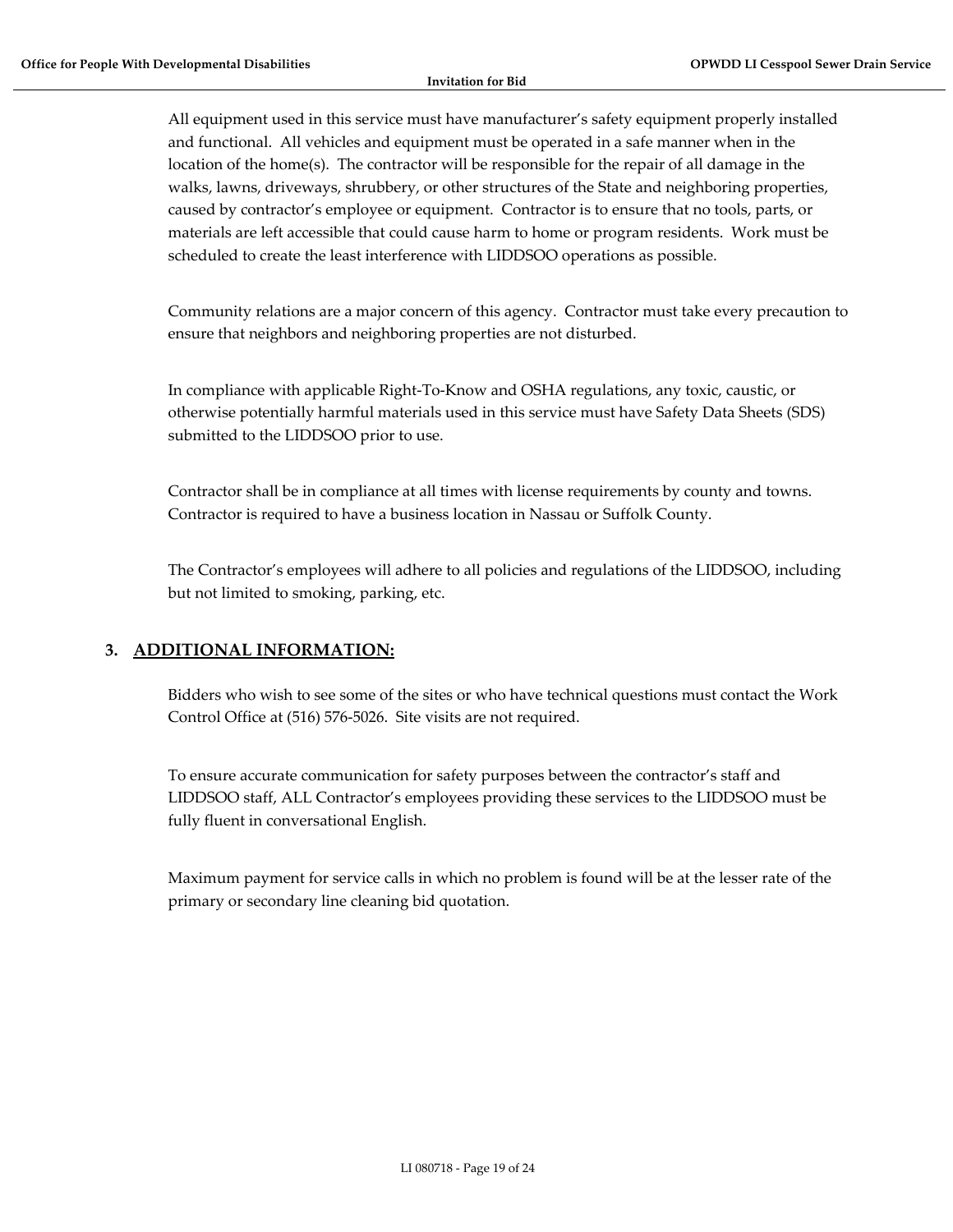### **List of Homes with Cesspools**

| <b>ADDRESS</b>               | <b>TOWN</b>            | <b>ZIP CODE</b> | TEL#         | <b>HOSTEL#</b> |
|------------------------------|------------------------|-----------------|--------------|----------------|
| 718 Middle Road              | Bayport                | 11705           | 631-472-5729 | 9583           |
| <b>166 Division Ave</b>      | <b>Blue Point</b>      | 11715           | 631-363-7328 | 9446           |
| 9 Chapel Ave                 | Brookhaven             | 11719           | 631-289-1929 | 9680           |
| 65 North Washington          | Centereach             | 11720           | 631-285-7273 | 9376           |
| 206A Oxhead Road             | Centereach             | 11720           | 631-737-3150 | 1942           |
| 206B Oxhead Road             | Centereach             | 11720           | 631-737-3182 | 7855           |
| 11 Sprague Drive             | <b>Center Moriches</b> | 11934           | 631-878-9187 | 9402           |
| 2 Marshmallow Dr             | Commack                | 11725           | 631-368-9437 | 8565           |
| 2 Pam Drive                  | Commack                | 11725           | 631-864-7041 | 8566           |
| 8 North Ridge Road           | Coram                  | 11727           | 631-473-0969 | 9629           |
| 1122 Old Town Road           | Coram                  | 11727           | 631-698-4791 | 9382           |
| 30 Bagatelle Road            | Dix Hills              | 11746           | 631-271-9352 | 9996           |
| <b>26 East Moriches Blvd</b> | <b>East Moriches</b>   | 11940           | 631-878-4217 | 9649           |
| <b>1150 Merritts Road</b>    | S. Farmingdale         | 11735           | 516-694-4199 | 1471           |
| <b>8 North Morris Ave</b>    | Farmingville           | 11738           | 631-696-8172 | 9370           |
| 85A W. Yaphank Rd            | Gordon Heights         | 11727           | 631-736-6901 | 1801           |
| 85B W. Yaphank Rd            | Gordon Heights         | 11727           | 631-736-6902 | 7854           |
| 115 Manor Road               | Greenlawn              | 11740           | 631-261-1362 | 999            |
| 211 Lenox Road               | Huntington Station     | 11746           | 631-385-9239 | 9580           |
| 315 Little Plains Road       | Huntington             | 11743           | 631-757-3851 | 7217           |
| 184 West Shore Road          | Huntington             | 11743           | 631-673-2224 | 775            |
| <b>17 West Birch Street</b>  | Islip                  | 11751           | 631-859-3746 | 9544           |
| 57 Washington Ave            | <b>Islip Terrace</b>   | 11752           | 631-224-4188 | 9376           |
| 772 Hawkins Ave              | Lake Ronkonkoma        | 11779           | 631-737-6509 | 9490           |
| 331 Holbrook Road            | Lake Ronkonkoma        | 11779           | 631-471-3672 | 9351           |
| 123 Carmen Road              | Melville               | 11747           | 631-271-6222 | 7001           |
| 129 Carmen Road              | Melville               | 11747           | 631-271-6226 | 7262           |
| 25 Echo Lane                 | Melville               | 11747           | 631-385-3125 | 7002           |
| 195 Old South Path           | Melville               | 11747           | 631-427-0743 | 7014           |
| 214 Old South Path           | Melville               | 11747           | 631-547-1747 | 7013           |
| 218 Old South Path           | Melville               | 11747           | 631-547-0661 | 7012           |
| 220 Old South Path           | Melville               | 11747           | 631-547-0666 | 7003           |
| <b>44 Timber Trail Lane</b>  | Medford                | 11763           | 631-345-6831 | 9350           |
| 604 Woodbury Road            | Plainview              | 11803           | 516-938-9633 | 9453           |
| <b>2 Groton Drive</b>        | Port Jefferson         | 11776           | 631-474-8039 | 8859           |
| 64A Ridge Road               | Ridge                  | 11961           | 631-924-9601 | 1756           |
| 64B Ridge Road               | Ridge                  | 11961           | 631-924-9605 | 7852           |
| 64 C Ridge Road              | Ridge                  | 11961           | 631-924-9609 | 7853           |
| 53 Wyanett Street            | Selden                 | 11784           | 631-736-4491 | 9550           |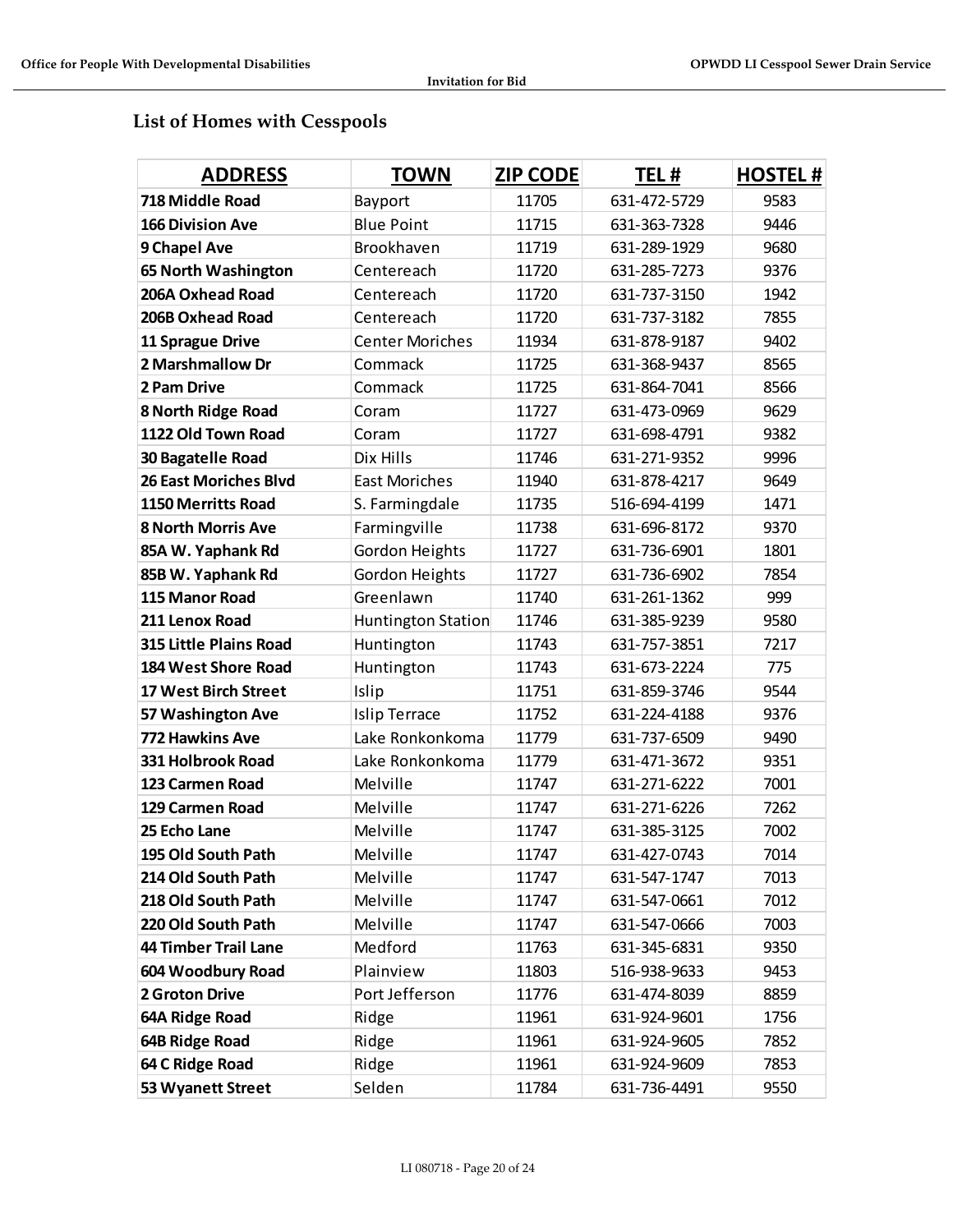#### **List of Other Homes**

| <b>ADDRESS</b>                  | <b>TOWN</b>      | <b>ZIP CODE</b> | TEL#         | <b>HOSTEL#</b> |
|---------------------------------|------------------|-----------------|--------------|----------------|
| 830 David Street                | Franklin Square  | 11010           | 516-292-2768 | 9414           |
| <b>566 Greenway Street East</b> | West Hempstead   | 11552           | 516-485-6584 | 9390           |
| <b>14 Pearsall Ave</b>          | Lynbrook         | 11563           | 516-887-1578 | 834            |
| 111 Hempstead Ave               | Malverne         | 11565           | 516-887-1363 | 584            |
| 102 Debevoise Ave               | Roosevelt        | 11575           | 516-867-8836 | 9389           |
| 330 Nassau Blvd                 | Garden City Park | 11599           | 506-248-5157 | 1427           |
| 22 Greene Ave                   | Amityville       | 11708           | 516-598-5824 | 9472           |
| 2541 Natta Blyd                 | Bellmore         | 11710           | 516-785-5824 | 9364           |
| <b>7 North Butehorn</b>         | Bethpage         | 11714           | 516-935-6703 | 9363           |
| 12 Maple Ave                    | Farmingdale      | 11735           | 516-756-2613 | 9491           |
| 1059 Park Blvd                  | Massapequa Park  | 11762           | 516-541-3548 | 9432           |
| 273 Southwood Circle            | Syosset          | 11791           | 516-921-9655 | 9452           |
| 1 Ketcham Road                  | Hicksville       | 11801           | 516-938-2423 | 9471           |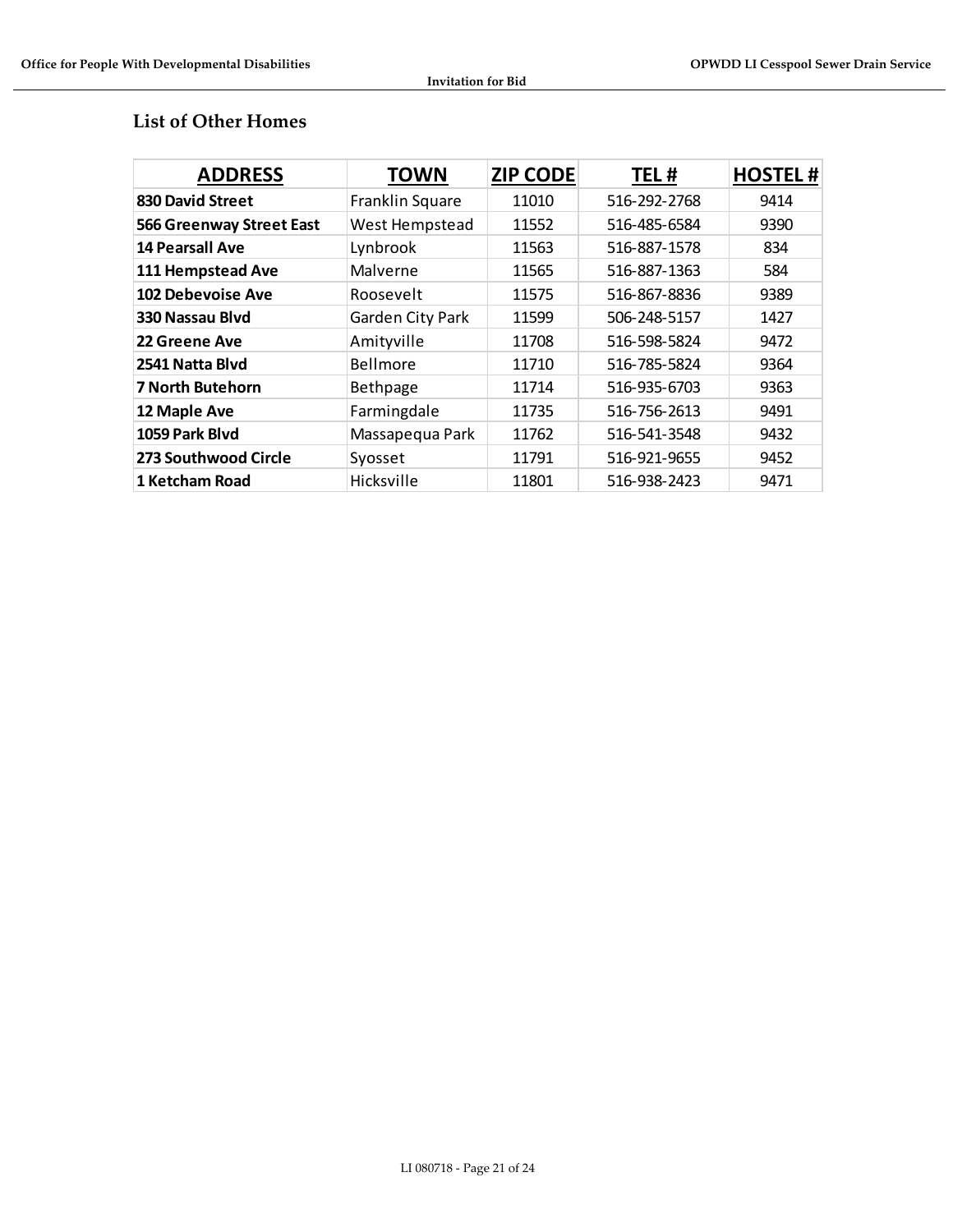#### **ACCOUNTING**

#### **A. JOB TICKETS**

Job Tickets are to be presented to the House Manager (HM) upon completion of service. It is advised that the Job Ticket be a three part form. HM or designee will sign Job Tickets if service is satisfactory. The following information is to be recorded on each Job Ticket:

- 1. The Name of the Site
- 2. The type of service completed
- 3. The date of service
- 4. The Signature of HM.

One copy of the Job ticket is to remain at the Site serviced. One copy of the signed Job Ticket is to accompany the invoice for services. The signed ticket acts as verification of services, a requirement for payment. One copy is for your files.

B. **PREVAILING WAGES**: Prevailing Wages applies to this contract. The PRC number for this contract is **2018003037**. A copy of Contractors certified payroll is required to be submitted with invoices prior to payment for services rendered.

#### **C. INVOICES**

Invoices must indicate Invoice number, PO# OPD01‐ , Contract number, the name of the site, square footage of site, the date of service and the type of service rendered. An invoice may be submitted for a single site or multiple sites; as long as each site is itemized on the invoice. All invoices must have a signed Job Ticket attached. Invoices are to be submitted for payment within thirty (30) days of service to:

OPWDD Long Island DDSOO Unit ID: 3660237 C/O NYS OGS Business Services Center Building 5, Fifth Floor 1220 Washington Ave., Albany, NY 12226‐1900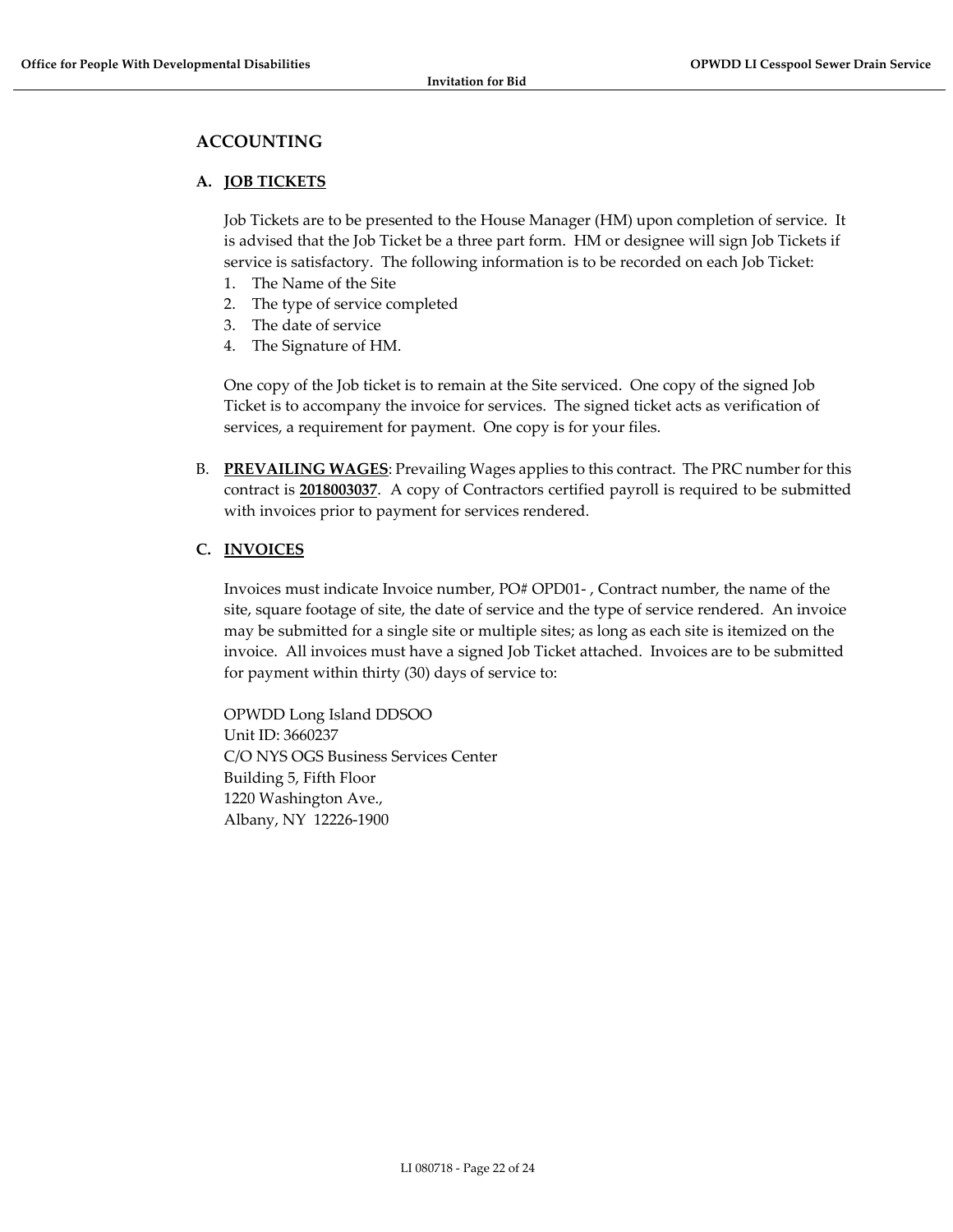## **Cost Proposal Form**

Instructions: Enter your cost per event. For a description of each Type of Service, refer to Scope of Work. Multiply each Type of Service's Estimated Annual Events by the Cost PER Event entered and place the total in the Total Costs column. Add up the Total Costs column to get your Total Annual Combined Cost amount.

|                                        | Estimated            |   | <b>Cost PER</b> |     |                    |
|----------------------------------------|----------------------|---|-----------------|-----|--------------------|
| <b>Type of Service</b>                 | <b>Annual Events</b> |   | Event           |     | <b>Total Costs</b> |
| Primary line cleanings                 | 100                  | х |                 | $=$ |                    |
| Secondary line cleanings               | 150                  | X |                 | $=$ |                    |
| <b>Cesspool Treatment</b>              | 150                  | х |                 | $=$ |                    |
| Cesspool Pumping (per thousand gallon) | 150                  | X |                 | $=$ |                    |
| Trap cover replacements                |                      | Χ |                 | $=$ |                    |
| <b>Total Annual Combined Cost =</b>    |                      |   |                 |     |                    |

Bidder Signature **Bidder** Signature  **Print Name & Title** 

This bid is valid for \_\_\_\_\_\_\_\_\_\_\_ days (Bids shall be valid for not less than 180 days)

Name of Company:

Address:

Federal ID Number: Telephone:

Date: Fax: